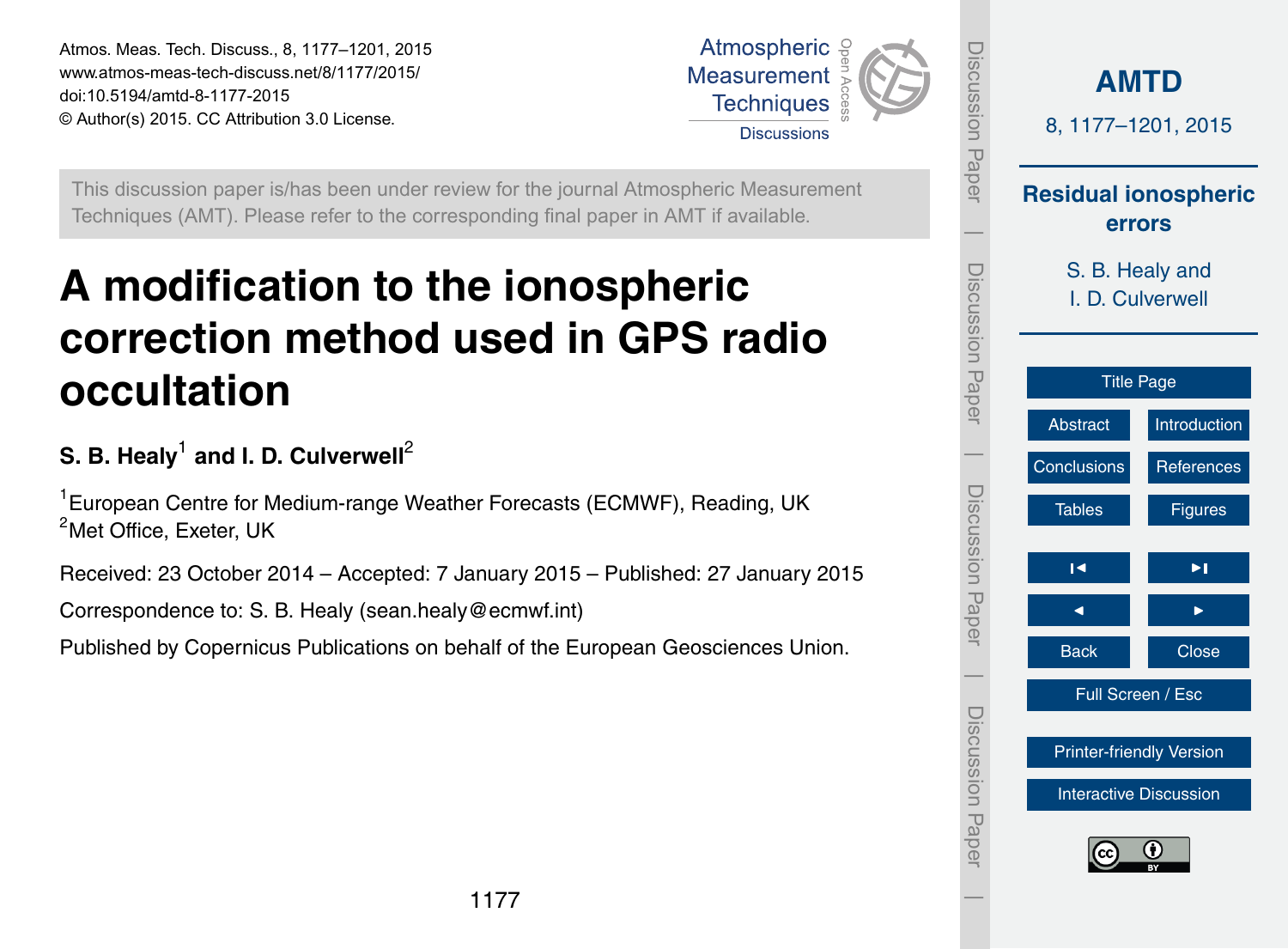## <span id="page-1-0"></span>**Abstract**

A modification to the standard bending angle correction used in GPS radio occultation is proposed. The modified approach should reduce systematic residual ionospheric errors in GPS radio occultation climatologies. A new second order term is introduced in <sup>5</sup> order to account for a known source of systematic error, which is generally neglected. The new term has the form  $\kappa(a) \times (\alpha_{11}(a) - \alpha_{12}(a))^2$ , where *a* is the impact parameter, and  $(\alpha_{1,1}, \alpha_{1,2})$  are the L1 and L2 bending angles, respectively. The variable  $\kappa$  is a weak function of impact parameter, *a*, but it does depend on a priori ionospheric information. The theoretical basis of the new term is examined. The sensitivity of *κ* to the <sup>10</sup> assumed ionospheric parameters is investigated in one-dimensional simulations, and it is shown that  $\kappa \simeq 10$ –20 rad<sup>-1</sup>. We note that the current implicit assumption is  $\kappa = 0$ , and this is probably adequate for numerical weather prediction applications. However, the uncertainty in *κ* should be included in the uncertainty estimates for the geophysical climatologies produced from GPS-RO measurements. The limitations of the new ionospheric correction when applied to CHAMP measurements are noted. These arise because of the assumption that the refractive index is unity at the satellite, made when deriving bending angles from the Doppler shift values.

#### **1 Introduction**

GPS radio occultation (GPS-RO) measurements are now routinely assimilated into <sup>20</sup> operational numerical weather prediction (NWP) systems [\(Healy and Thépaut,](#page-17-0) [2006;](#page-17-0) [Cucurull et al.,](#page-16-0) [2007;](#page-16-0) [Aparicio and Deblonde,](#page-16-0) [2008;](#page-16-0) [Poli et al.,](#page-17-0) [2009;](#page-17-0) [Rennie,](#page-17-0) [2010\)](#page-17-0). Using variational data assimilation techniques, it has been shown that they provide accurate temperature information in the upper troposphere and lower/middle stratosphere, complementing the information provided by satellite radiance measurements.

<sup>25</sup> Specifically, it has been shown that GPS-RO measurements reduce stratospheric temperature biases in NWP systems. The value of GPS-RO in climate reanalyses has been

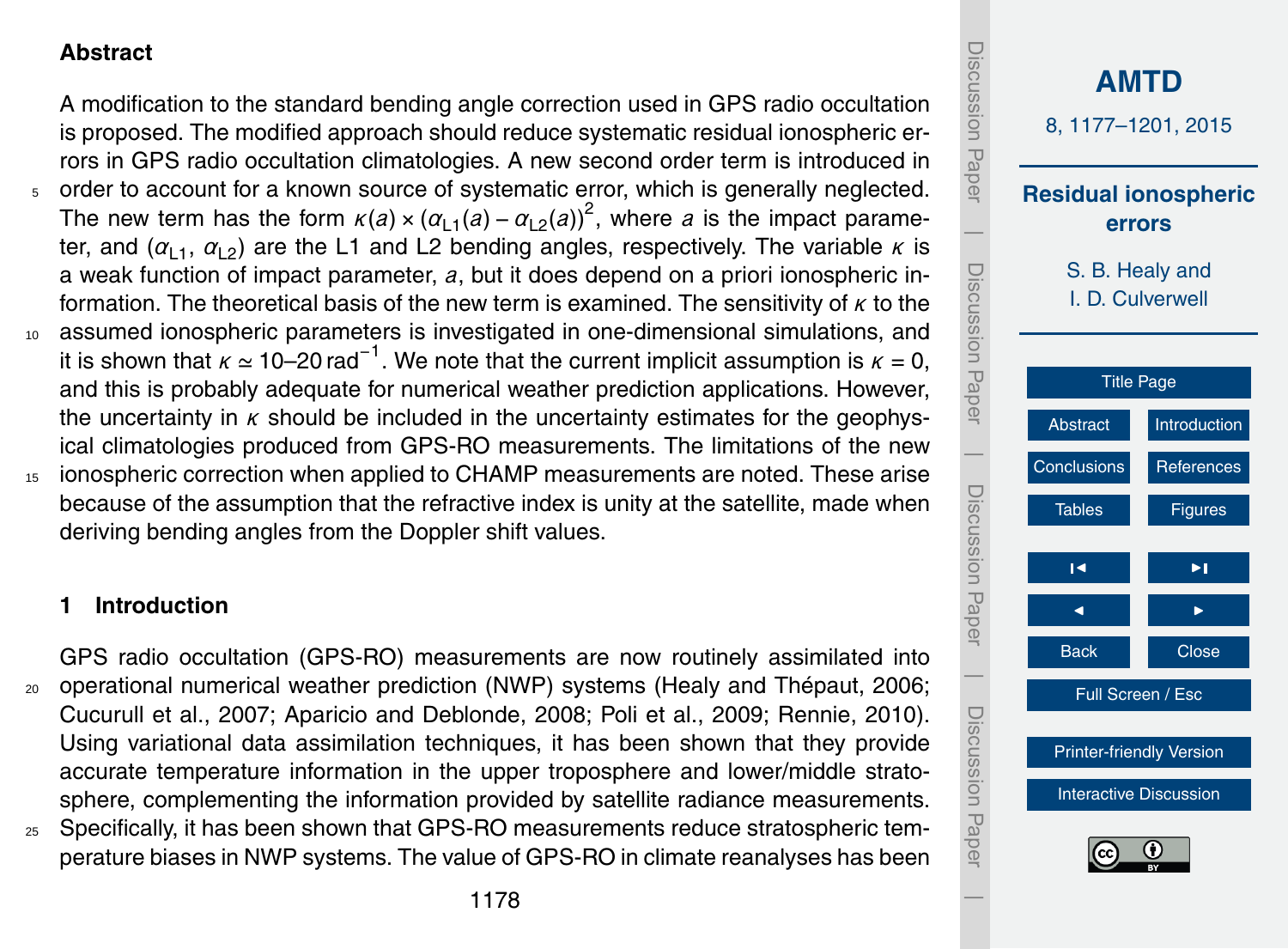<span id="page-2-0"></span>demonstrated [\(Poli et al.,](#page-17-0) [2010\)](#page-17-0), and a number of studies outlining climate monitoring applications have been reported (e.g., [Leroy et al.,](#page-17-0) [2006\)](#page-17-0). A particularly noteworthy activity is the "RoTrends project", where the major GPS-RO processing centres have processed common datasets in order to estimate structural uncertainty in the geophys-<sup>5</sup> ical retrievals [\(Steiner et al.,](#page-17-0) [2013\)](#page-17-0).

Overall, the published results indicate that GPS-RO could have an increasingly important role in climate monitoring in the coming years, particularly in the stratosphere. However, one area of potential concern that could affect climate monitoring applications is the impact of "residual ionospheric errors" on the geophysical retrievals. These <sup>10</sup> arise because the measurement is sensitive to both the neutral atmosphere and the ionosphere. The first order "ionospheric correction" commonly used in the GPS-RO processing [\(Vorob'ev and Krasil'nikova,](#page-18-0) [1994\)](#page-18-0) produces systematic retrieval errors that will vary as a function of the 11 year solar cycle [\(Danzer et al.,](#page-16-0) [2013\)](#page-16-0).

The impact of residual ionospheric errors on GPS-RO retrieval accuracy has been <sup>15</sup> discussed by a number of authors. [Vorob'ev and Krasil'nikova](#page-18-0) [\(1994\)](#page-18-0) were the first to propose correcting for the ionosphere at the bending angle level rather than phasedelays. They derived an integral expression to estimate a source of systematic residual error in their bending angle approach, showing that these errors increased as a function of the electron density squared, integrated over the vertical profile. They also argued

- <sub>20</sub> that horizontal gradients only weakly affected the accuracy of their method, as the first order impact of the gradients is removed in the correction procedure. Kursinski et al. (1997, Table 2) estimated the accuracy of the bending angle method as a function of solar and diurnal cycles, based on simulations with one-dimensional, spherically symmetric Chapman layer ionospheres. The largest error was at daytime solar maximum
- <sup>25</sup> conditions, reaching −6.5 % (around −0.3 µrad) at 60 km. [Syndergaard](#page-17-0) [\(2000\)](#page-17-0) introduced an improved phase correction method with similar error characteristics to the bending angle method. A "major" and "minor" error term was identified, and it was noted that the bending angle correction removed the major term, but the removal of the minor term required additional a priori information. Interestingly, Syndergaard ar-

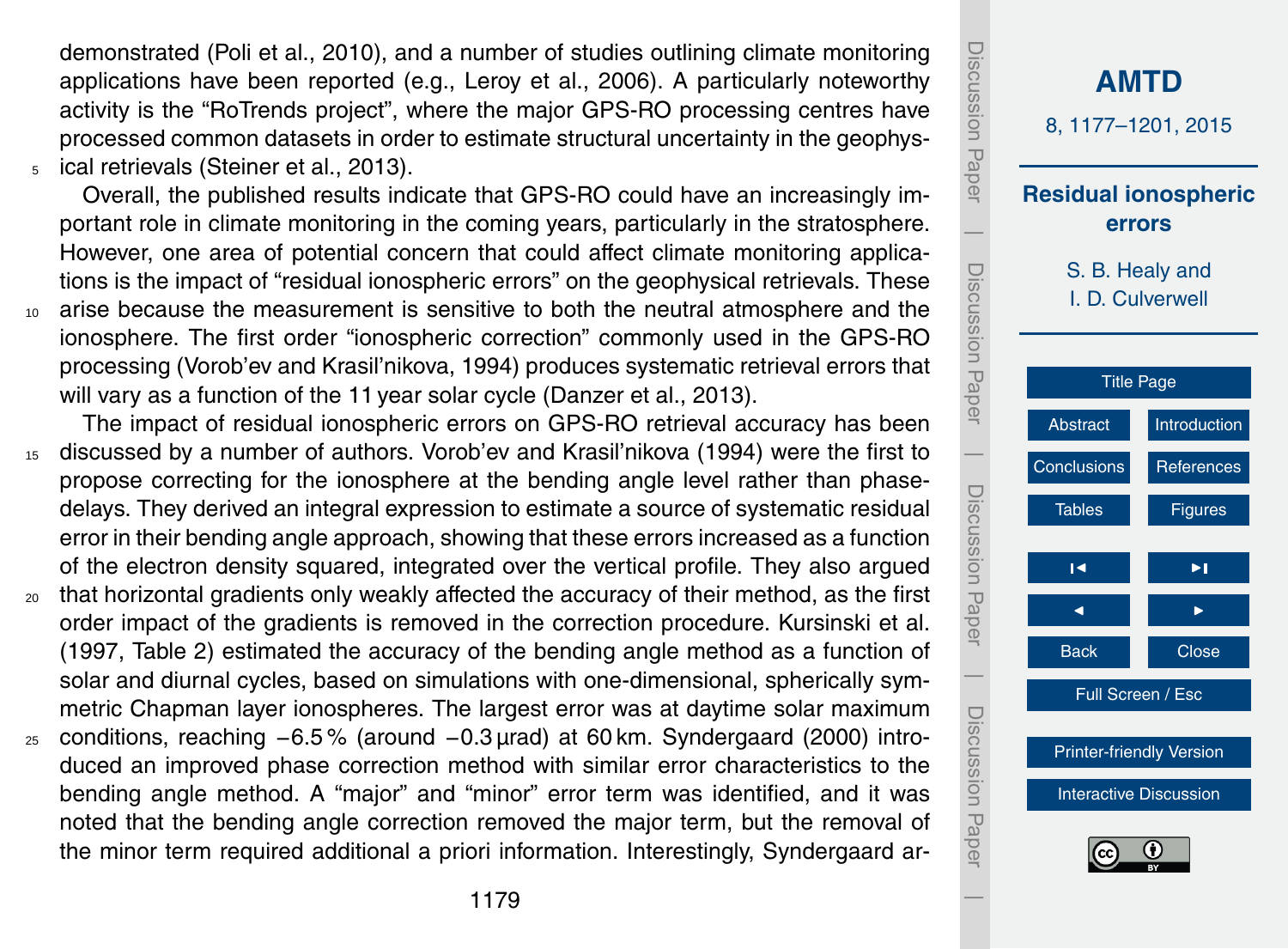<span id="page-3-0"></span>gued that in practice the term in the ionospheric refractive index related to the earth's magnetic field could be neglected when assessing the residual ionospheric errors in GPS-RO applications. More recently, [Mannucci et al.](#page-17-0) [\(2011\)](#page-17-0) investigated the errors in simulations based on three-dimensional ionospheric fields from an ionospheric assimi-

<sup>5</sup> lation model. Based on these results they suggested that ionospheric errors at a height of 20 km are too large for climate monitoring applications, during daytime at solar maximum conditions. Furthermore, they emphasised the need for improved ionospheric correction schemes to mitigate this problem. [Danzer et al.](#page-16-0) [\(2013\)](#page-16-0) investigated an improved ionospheric correction based on the statistical differences of measurements <sup>10</sup> taken at night and day in order to reduce systematic geophysical retrieval errors.

In this study, we present a new, relatively simple approach for reducing the systematic residual ionospheric error originally identified and investigated by Vorob'ev and Krasil'nikova (1994). The method still requires a priori ionospheric information, which is combined with the observed bending angle information in order to estimate a cor-

- <sup>15</sup> rection term. This work has possible relevance to the generation of accurate monthly mean geophysical climatologies of the stratosphere, retrieved from GPS-RO measurements. In particular, it may be useful when producing GPS-RO climatogies with the [n](#page-16-0)ew average bending angle method, discussed recently [\(Ao et al.,](#page-16-0) [2012;](#page-16-0) [Gleisner and](#page-16-0) [Healy,](#page-16-0) [2013;](#page-16-0) [Danzer et al.,](#page-16-0) [2014\)](#page-16-0). The new method does not correct the residual er-
- <sup>20</sup> rors arising from horizontal gradients in the ionosphere, or those caused by the earth's geomagnetic field. We expect that these effects are likely to produce random noise on individual profiles, but to first order they should average out, and not affect monthly and seasonal climatologies. However, this has not been proven here.

The theoretical basis of the new method for reducing the systematic residual iono- $25$  spheric errors will be outlined, and we will demonstrate the method in simulations with one-dimensional, spherically symmetric model ionospheres, where the electron number density is only a function of the vertical co-ordinate. More detailed simulations which expand on these results, based on modelling through complex, three dimensional ionospheres will be reported by [Danzer et al.](#page-16-0) [\(2015\)](#page-16-0).

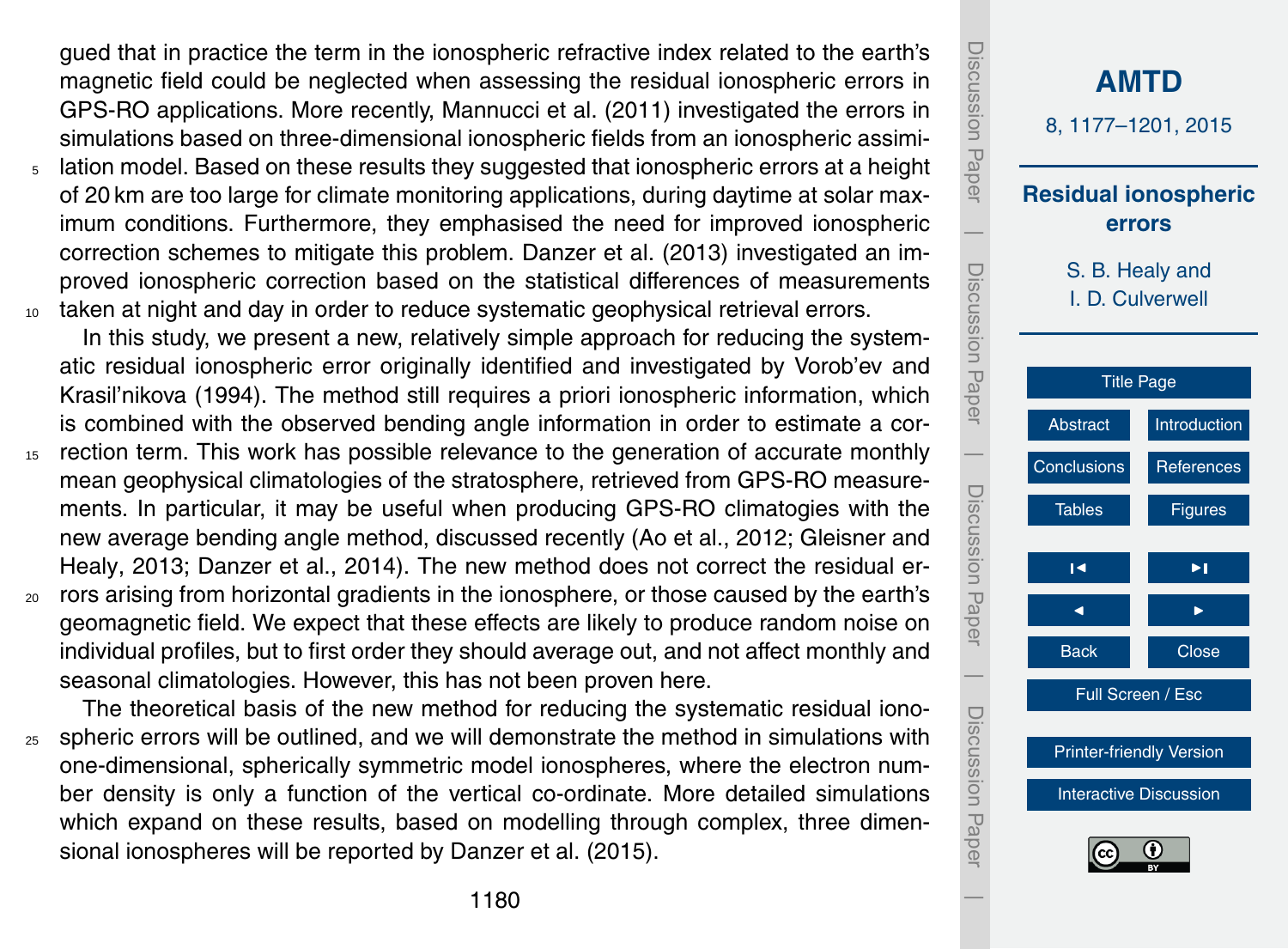<span id="page-4-0"></span>In Sect. 2, the ionospheric correction procedure proposed by Vorob'ev and Krasil'nikova (1994), which has been adopted at most processing centres, will be described and the new model for the residual error will be introduced. One dimensional simulations testing the new approach are presented in Sect. [3.](#page-7-0) The discussion and con-<sup>5</sup> clusions are given in Sect. [4,](#page-9-0) where the strengths and limitations of the new approach are outlined.

#### **2 Ionospheric correction of GPS-RO measurement**

It has been demonstrated that GPS-RO measurements provide useful temperature information in the stratosphere. However, GPS-RO is not a direct measurement of tem-<sup>10</sup> perature profile information, and a retrieval system is required to estimate the geophysical variables such as pressure, temperature and geopotential height. The basic components of the GPS-RO geophysical retrieval system are outlined in Kursinski et al. (1997) and [Hajj et al.](#page-17-0) [\(2002\)](#page-17-0). We will focus on the ionospheric correction step here.

The GPS satellites transmit signals at two L band frequencies,  $f_1 = 1575.42$  MHz and  $f<sub>2</sub> = 1227.60$  MHz. The removal of the ionospheric bending to first order is possible because the ionosphere is dispersive at the GPS L band frequencies. Assuming spherical symmetry, the bending angle,  $\alpha_{\mathsf{L}^{\prime}}$ , at impact parameter, *a*, is

$$
\alpha_{\text{L}i}(a) = -2a \int_{r_1}^{\infty} \frac{\frac{d n_i}{d r}}{n_i \sqrt{(n_i r)^2 - a^2}} dr \tag{1}
$$

where  $i = (1, 2)$ , depending on the frequency,  $r_t$  is the tangent height of the ray-path  $_{\text{20}}$  and  $n_{\scriptscriptstyle f}$  is the refractive index. The refractive index is approximated with

$$
n_i \simeq 1 + 10^{-6} N_n(r) - \frac{k_4 n_e(r)}{f_i^2}
$$

Discussion Paper Discussion Paper**[AMTD](http://www.atmos-meas-tech-discuss.net)** 8, 1177–1201, 2015 **Residual ionospheric errors**  $\overline{\phantom{a}}$  Discussion PaperS. B. Healy and Discussion I. D. Culverwell Paper [Title Page](#page-0-0) [Abstract](#page-1-0) [Introduction](#page-1-0)  $\overline{\phantom{a}}$ [Conclusions](#page-9-0) [References](#page-16-0) Discussion PaperDiscussion Paper Tables **[Figures](#page-19-0)**  $\blacksquare$ J I Back **I** Close  $\overline{\phantom{a}}$ Full Screen / Esc Discussion PaperDiscussion Pape [Printer-friendly Version](http://www.atmos-meas-tech-discuss.net/8/1177/2015/amtd-8-1177-2015-print.pdf) [Interactive Discussion](http://www.atmos-meas-tech-discuss.net/8/1177/2015/amtd-8-1177-2015-discussion.html)  $\overline{\phantom{a}}$ 

(2)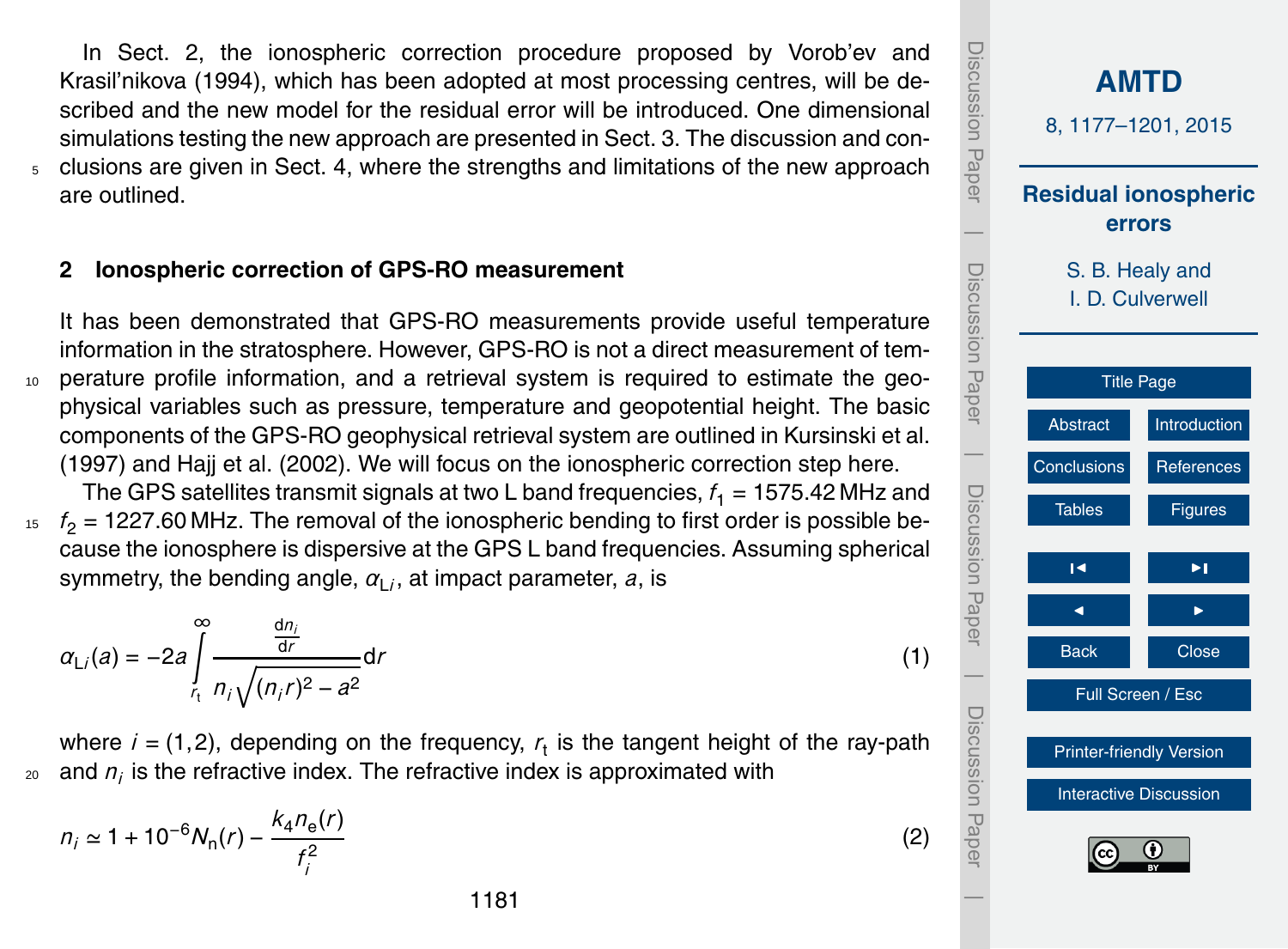<span id="page-5-0"></span>where  $\mathcal{N}_\text{n}$  is the neutral refractivity, the constant  $k_4$  = 40.3  $\text{m}^3\,\text{s}^{-2}$ , and  $n_\text{e}(r)$  is the electron number density. This expression neglects higher order terms involving higher powers of the frequency *f <sup>i</sup>* and the earth's magnetic field, but Syndergaard (2000) has found that this has no appreciable impact on the residual bending angle errors.

 $5$  As noted earlier, the ionospheric correction is usually performed at the bending angle level at most operational processing centres, based on the approach suggested by Vorobev and Krasilnikova (1994) (VK94, hereafter). The "corrected" neutral atmo- ${\sf sphere}$  bending angle,  $\alpha_{\rm c}$ , at impact parameter  $a$ , is estimated with,

$$
\alpha_{\rm c}(a) = \alpha_{\rm L1}(a) + \frac{f_2^2}{f_1^2 - f_2^2} (\alpha_{\rm L1}(a) - \alpha_{\rm L2}(a)) \tag{3}
$$

<sup>10</sup> where  $\alpha_{11}$  and  $\alpha_{12}$  are the bending angles for L1 and L2 signals, respectively, interpolated to a common impact parameter value, *a*. A common impact parameter is equivalent to a common ray tangent point height when the ray-path tangent point is below the ionosphere. The residual errors generally increase as the ionospheric electron densities increase (e.g., Kursinki et al., 1997; Syndergaard, 2000; Mannucci et al., 2011; <sup>15</sup> Danzer et al., 2013).

One of the strengths of Eq. (3) is that it is based on simple physics, and it does not require a priori information about the ionospheric state. It is generally accepted that ionospheric correction schemes that improve upon this will require some a priori ionospheric state information (e.g., Syndergaard, 2000).

<sub>20</sub> It is interesting to note that VK94 provided an estimate of a systematic residual ionospheric bending angle error, although – with the exception of Syndergaard (2000) and Danzer et al. (2013) – this does not seem to have received much attention (see Eq. 22, VK94). Neglecting the neutral contribution to the refractive index to simplify the mathematics, their correction method (Eq. 3) assumes the ionospheric bending is well ap-

**[AMTD](http://www.atmos-meas-tech-discuss.net)** 8, 1177–1201, 2015 **Residual ionospheric errors** S. B. Healy and I. D. Culverwell [Title Page](#page-0-0) [Abstract](#page-1-0) [Introduction](#page-1-0) [Conclusions](#page-9-0) [References](#page-16-0) Tables [Figures](#page-19-0) J I J I Back Close Full Screen / Esc [Printer-friendly Version](http://www.atmos-meas-tech-discuss.net/8/1177/2015/amtd-8-1177-2015-print.pdf) [Interactive Discussion](http://www.atmos-meas-tech-discuss.net/8/1177/2015/amtd-8-1177-2015-discussion.html) Discussion Paper | Discussion Paper | Discussion Paper | Discussion Paper|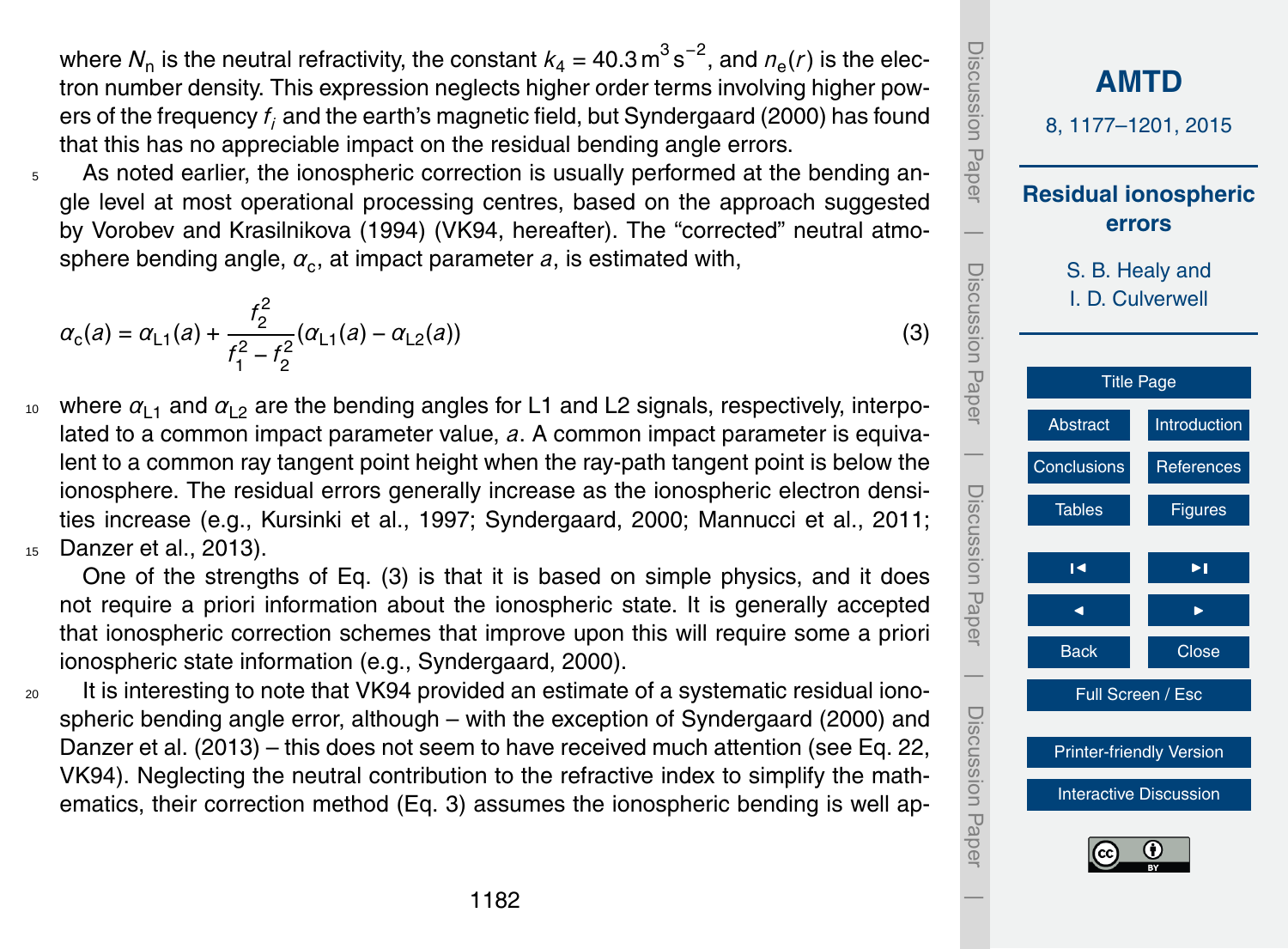proximated with an integral that is linear in  $n_{\rm e}$ ,

$$
\int_{r_1}^{\infty} \frac{\frac{dn_i}{dr}}{n_i \sqrt{(n_i r)^2 - a^2}} dr \simeq 10^{-6} \frac{k_4}{f_i^2} \int_{a}^{\infty} \frac{\frac{dn_e}{dr}}{\sqrt{r^2 - a^2}} dr \tag{4}
$$

This assumes that the L1 and L2 bending does not lead to significant deviations from the straight line paths.

<sup>5</sup> VK94 set  $n_e$  to 0 at  $r_t$ , which therefore equals *a*, and expand the denominator of the left hand side of Eq. (4) to estimate the second-order term for both the L1 and L2 frequencies. Applying Eq. [\(3\)](#page-5-0) to the expanded, 2nd order bending angle equations produces a systematic residual term given by  $^{\mathsf{1}},$ 

$$
\Delta \alpha \simeq -a \; 10^{-12} \frac{k_4^2}{(f_1 f_2)^2} \int\limits_{a}^{\infty} \frac{(2r^2 - a^2) \frac{d(n_0^2)}{dr}}{(r^2 - a^2)^{3/2}} dr \tag{5}
$$

<sup>10</sup> This error term arises even for the simplest case of a spherically symmetric ionosphere, with no magnetic field. Integration by parts shows that the integral in Eq. (5) is always positive (see Eq. [A4\)](#page-12-0) so this error biases the corrected bending angles negative, meaning the values produced by Eq. [\(3\)](#page-5-0) are consistently too small. The error occurs because the L1 and L2 signals have different ray-paths. The dependence on *n* 2  $\frac{2}{e}$  indicates that <sup>15</sup> the bias will depend on the solar cycle. The present study is concerned with estimating and correcting this specific source of bias in the bending angles, in order to improve GPS-RO geophysical climatologies. However, we emphasise that this requires some a priori assumptions about the ionospheric state.

<span id="page-6-0"></span><sup>&</sup>lt;sup>1</sup>The numerator of VK94 Eq. (22) differs slightly. They have a factor (3r<sup>2</sup> – 2a<sup>2</sup>) in Eq. (22), whereas we find (2r<sup>2</sup> – a<sup>2</sup>). This difference has no significant impact on the magnitude of the error estimate, but Fig. [1](#page-19-0) suggests our expression is correct.

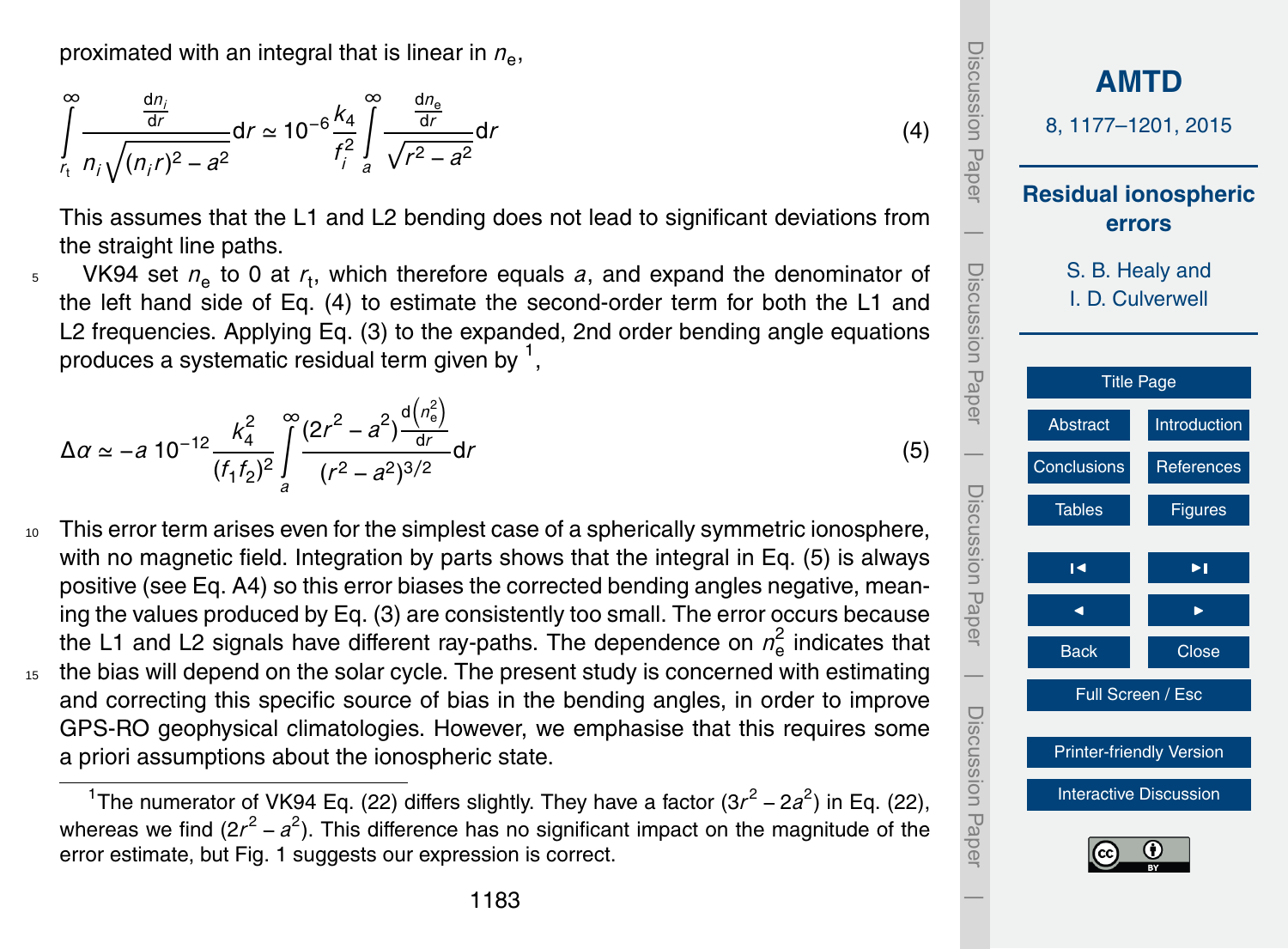### <span id="page-7-0"></span>**3 Results**

We have confirmed the accuracy of Eq. [\(5\)](#page-6-0) for one-dimensional (1-D), spherically symmetric ionospheres, where the electron number density is only a function of the vertical co-ordinate, and neutral atmosphere refractivity index is unity. Figure [1](#page-19-0) shows an ex-<sup>5</sup> ample where L1 and L2 bending angles have been computed by integrating Eq. [\(1\)](#page-4-0)

for Chapman layer ionosphere. The Chapman layer electron number density profile is given by

$$
n_{e}(r) = n_{e}^{\max} \exp\left(\frac{1}{2}(1 - u - \exp(-u))\right)
$$
  

$$
u = \frac{r - r_{m}}{H}.
$$
 (6)

- $_{10}$  The Chapman layer peaks at  $r_m$  =  $R_e$  + 300 km, where  $R_e$  is the radius of the earth. It has a width of  $H$  = 75 km, and a peak electron number density of  $n_{\rm e}^{\rm max}$  = 3  $\times$  10<sup>12</sup> m<sup>-3</sup>. These parameters are most relevant to day time, solar maximum conditions. The computed bending angles are then corrected with Eq. [\(3\)](#page-5-0), but since there is no neutral bending in the simulation the departure from zero is the computed ionospheric resid-
- <sup>15</sup> ual. The analytic estimate of the residual error using Eq. [\(5\)](#page-6-0) is also shown. It is clear that the agreement computed and estimated errors below ∼ 70 km is extremely good. The divergence above 80 km is because of the assumption in the analytical expression that the electron number density is zero at the ray tangent point. The residual errors are actually small when compared with the L1 and L2 bending angles. For example, at
- <sup>20</sup> 60 km  $\alpha_{1,1}$  = 215 μrad and  $\alpha_{1,2}$  = 354 μrad. The residual error at 60 km is 0.27 μrad, of order 0.1% of  $a_{1,1}$ . However, the neutral bending angle falls exponentially with height, and at 60 km it has a climatological average value of 4–5 µrad, so the bias in the corrected value is of order ∼ 6% (Kursinski et al., 1997). Note that the magnitude of the residual error is comparable to estimates presented in Mannucci et al. (2011), and by
- <sup>25</sup> Danzer et al. (2013) at solar maximum conditions. Consequently, we believe Eq. [\(5\)](#page-6-0) is a significant component of the total bias in the corrected bending angles.

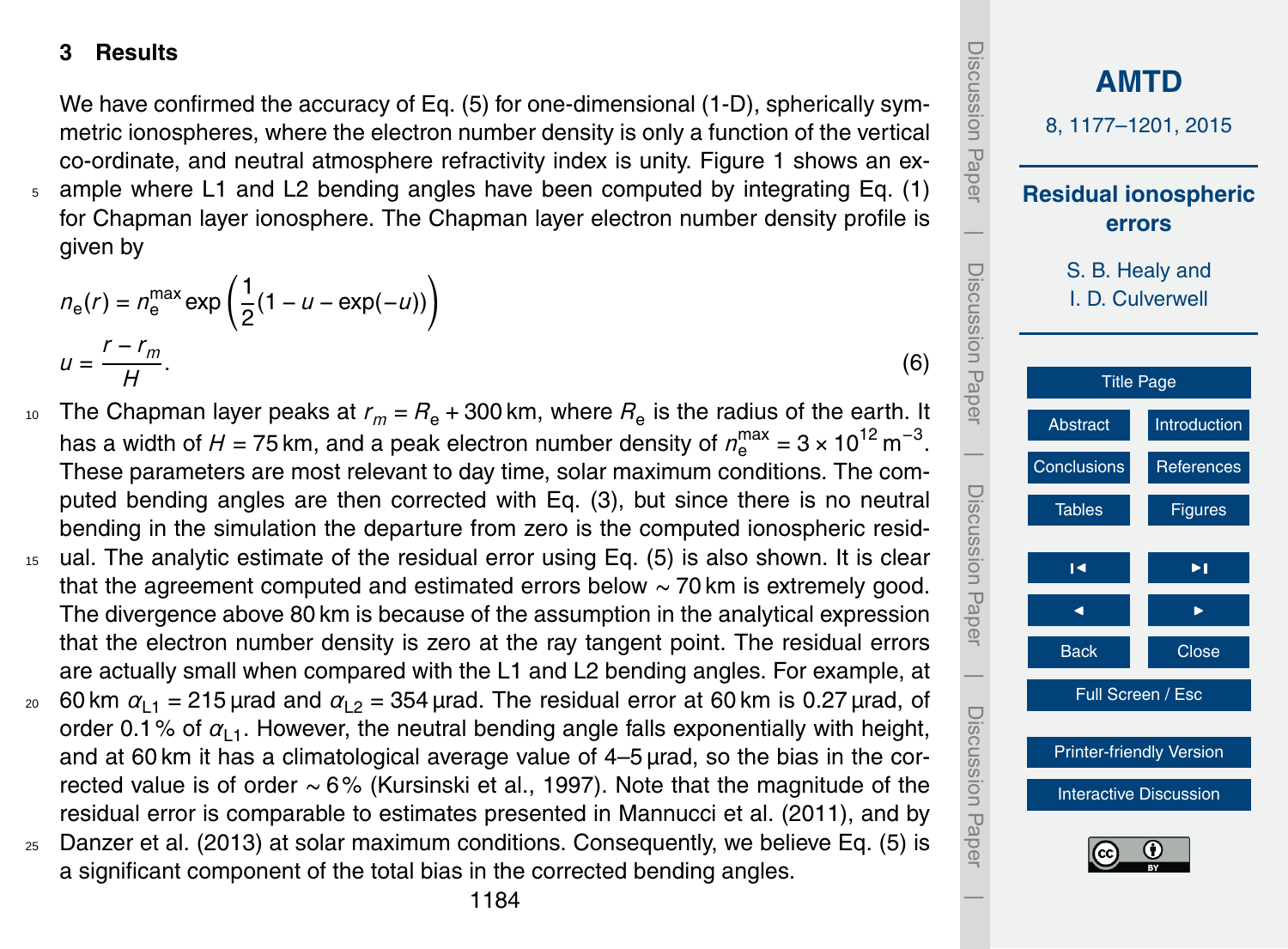<span id="page-8-0"></span>There is a linear relationship between the residual error value,  $\Delta \alpha(a)$ , and  $(\alpha_{1,1}(a) \alpha_{\textsf{L2}}(\textit{a}))^2$ , when we adjust the Chapman layer peak electron density,  $\textit{n}_{\textsf{e}}^{\textsf{max}}$  $_{\rm e}^{\rm max}$ , keeping both the height, *rm*, and width, *H*, values constant. Inspection of the ionospheric bending angle integral (Eq. [1\)](#page-4-0) and error term (Eq. [5\)](#page-6-0) reveals they scale as  $n_{\rm e}^{\rm max}$  and ( $n_{\rm e}^{\rm max}$ max<sub>)</sub>2, respectively. This relationship suggests that the sensitivity of the systematic residual error with respect to the peak electron density,  $n_{\rm e}^{\rm max}$  $_{\rm e}^{\rm max}$ , can be modelled in terms of  $(\alpha_{L1}(a) - \alpha_{L2}(a))^2$  $(\alpha_{L1}(a) - \alpha_{L2}(a))^2$  $(\alpha_{L1}(a) - \alpha_{L2}(a))^2$ . Figure 2 shows

 $\kappa(a) = -\Delta a(a)/(\alpha_{1,1}(a) - \alpha_{1,2}(a))^2$ 

for the Chapman layer used in Fig. [1.](#page-19-0)  $\kappa$ , is 15.8 rad<sup>−1</sup> at the surface, falling to 11.6 rad<sup>−1</sup> <sup>10</sup> at 100 km. The corrected bending angles increase exponentially towards the surface, meaning the impact of the residual error becomes less significant there, so we are most interested in the *κ* values around ∼ 40 km and above.

In Appendix A, we provide analytical expressions for *κ*(*a*), based on three 1-D model electron density profiles where both the ionospheric bending angles and residual error <sup>15</sup> term can be approximated analytically. This approach provides a theoretical basis for Fig. [2,](#page-20-0) and gives insight into how the *κ*(*a*) scales with the assumed ionospheric parameters. The model ionospheres, shown in Fig. [3](#page-21-0) are (1) an idealised Chapman layer, (2) a slab profile centred at  $r_m$  and (3) an asymmetric triangle, peaking at  $r_m$ . These analytical forms and the computed value (Eq. 7) are shown in Fig. [4.](#page-22-0) The model iono-<sup>20</sup> spheres have the same vertically integrated total electron content (TEC) value, and  $n_{\rm e}^{\rm max}$  values.

The agreement between the computed *κ* (Eq. 7) and the analytical approximations is encouraging, with all values in the range of ∼ 10–20 rad−<sup>1</sup> near 50 km. The analytical approximation for the idealised Chapman layer (Eq. [A13\)](#page-14-0) gives *κ* values that <sup>25</sup> are ∼ 20 % too low compared to the computed Chapman values. This is because the bending angle and error integrals are approximated and simplified in order to provide analytical solutions (Eqs. [A7](#page-13-0) and [A8\)](#page-13-0). However, Eq. [\(A13\)](#page-14-0) reproduces the relatively weak dependence on *a*, and it suggests that the sensitivity to the assumed *r<sup>m</sup>* and *H*



(7)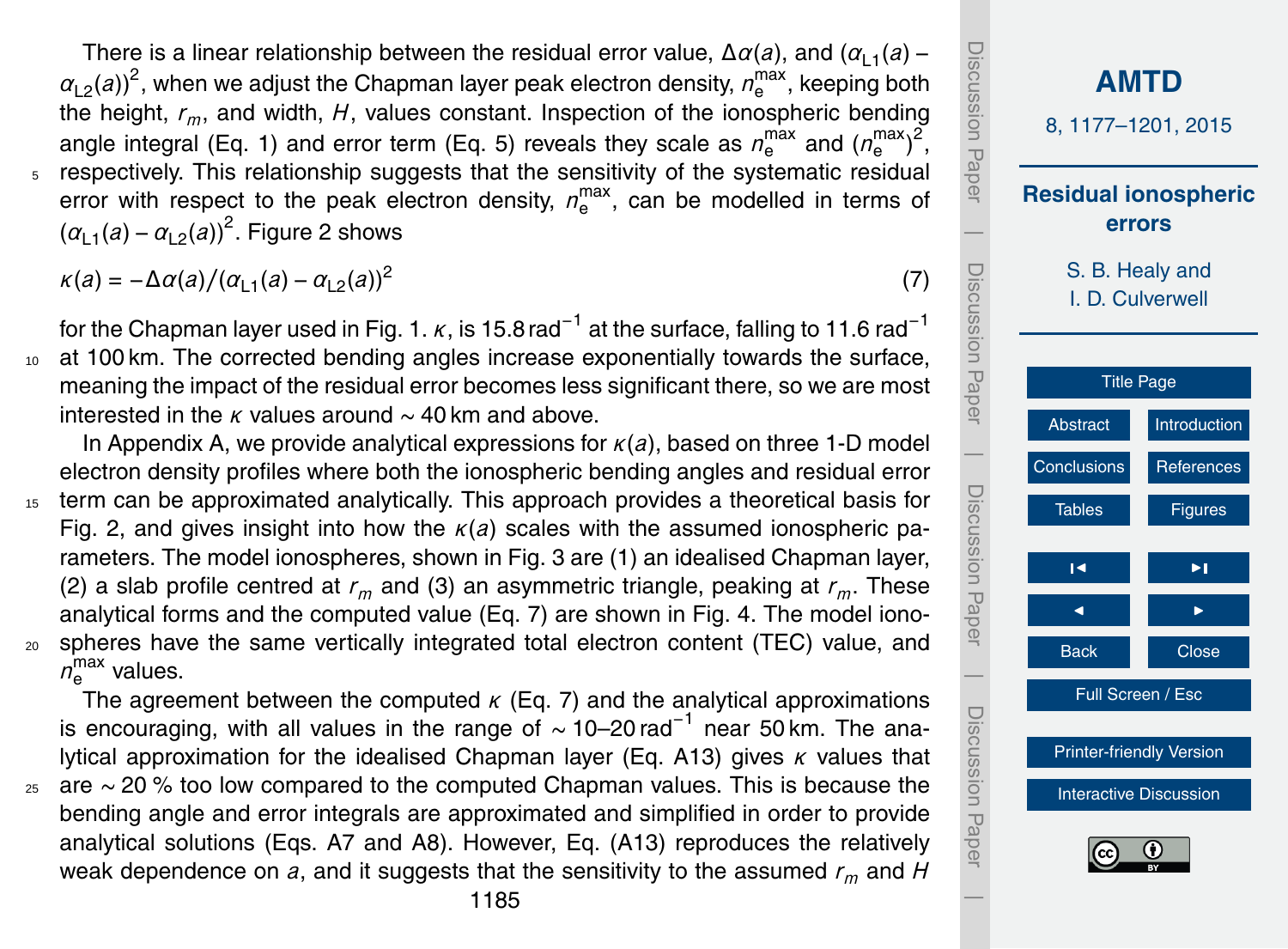<span id="page-9-0"></span>is approximately  $κ \propto (r_m - a)^{1/2}/H$ . The slab model  $κ$  values are higher than the other models, but this is related to the atypical "shape factor" of the slab ionosphere, which is defined as

$$
\eta = \frac{\int n_{\rm e}^2 \mathrm{d}r}{n_{\rm e}^{\max} \int n_{\rm e} \mathrm{d}r}
$$

5 The shape factors for a Chapman layer, asymmetric triangle and slab models are 0.68, 0.67 and 1.0, respectively. As a consequence, the slab model *κ* will not tend to the same limit as the Chapman layer for small *H*, unless an adjusted shape factor is arbitrarily introduced. The asymmetric triangle gives the best agreement with the computed values, and this is because the integrals (Eqs. [A3](#page-12-0) and [A4\)](#page-12-0) can be evaluated acurately, and the shape factor is reasonable.

The sensitivity of computed *κ*(*a*) values to the assumed ionospheric parameters is illustrated in Figs. [5](#page-23-0) and [6.](#page-24-0) The width of the Chapman layer is 50, 75 and 100 km. The height of the peak electron number density is 250, 300 and 400 km. These results are reasonably consistent with the sensitivity suggested by the analytical expressions, <sup>15</sup> showing that *κ* falls as *H* is increased, and increases when *r<sup>m</sup>* is increased. The shape of *κ* differs when  $H = 100$  km (Fig. [5\)](#page-23-0), and  $r_m = R_e + 250$  km (Fig. [6\)](#page-24-0) because of the non-zero electron density values at the ray tangent height.

# **4 Discussion and conclusions**

This study has focused on a source of systematic residual ionospheric error, originally <sub>20</sub> noted in VK94. The results suggest it may be beneficial to introduce an additional term in the standard bending angle ionospheric correction scheme:

$$
\alpha_{\rm c}(a) = \alpha_{\rm L1}(a) + \frac{f_2^2}{f_1^2 - f_2^2} (\alpha_{\rm L1}(a) - \alpha_{\rm L2}(a)) + \kappa(a)(\alpha_{\rm L1}(a) - \alpha_{\rm L2}(a))^2
$$
1186

**[AMTD](http://www.atmos-meas-tech-discuss.net)** 8, 1177–1201, 2015 **Residual ionospheric errors** S. B. Healy and I. D. Culverwell [Title Page](#page-0-0) [Abstract](#page-1-0) [Introduction](#page-1-0) Conclusions [References](#page-16-0) Tables [Figures](#page-19-0) J I J I Back Close Full Screen / Esc [Printer-friendly Version](http://www.atmos-meas-tech-discuss.net/8/1177/2015/amtd-8-1177-2015-print.pdf) [Interactive Discussion](http://www.atmos-meas-tech-discuss.net/8/1177/2015/amtd-8-1177-2015-discussion.html) Discussion Paper | Discussion Paper | Discussion Paper | Discussion Paper|

(8)

(9)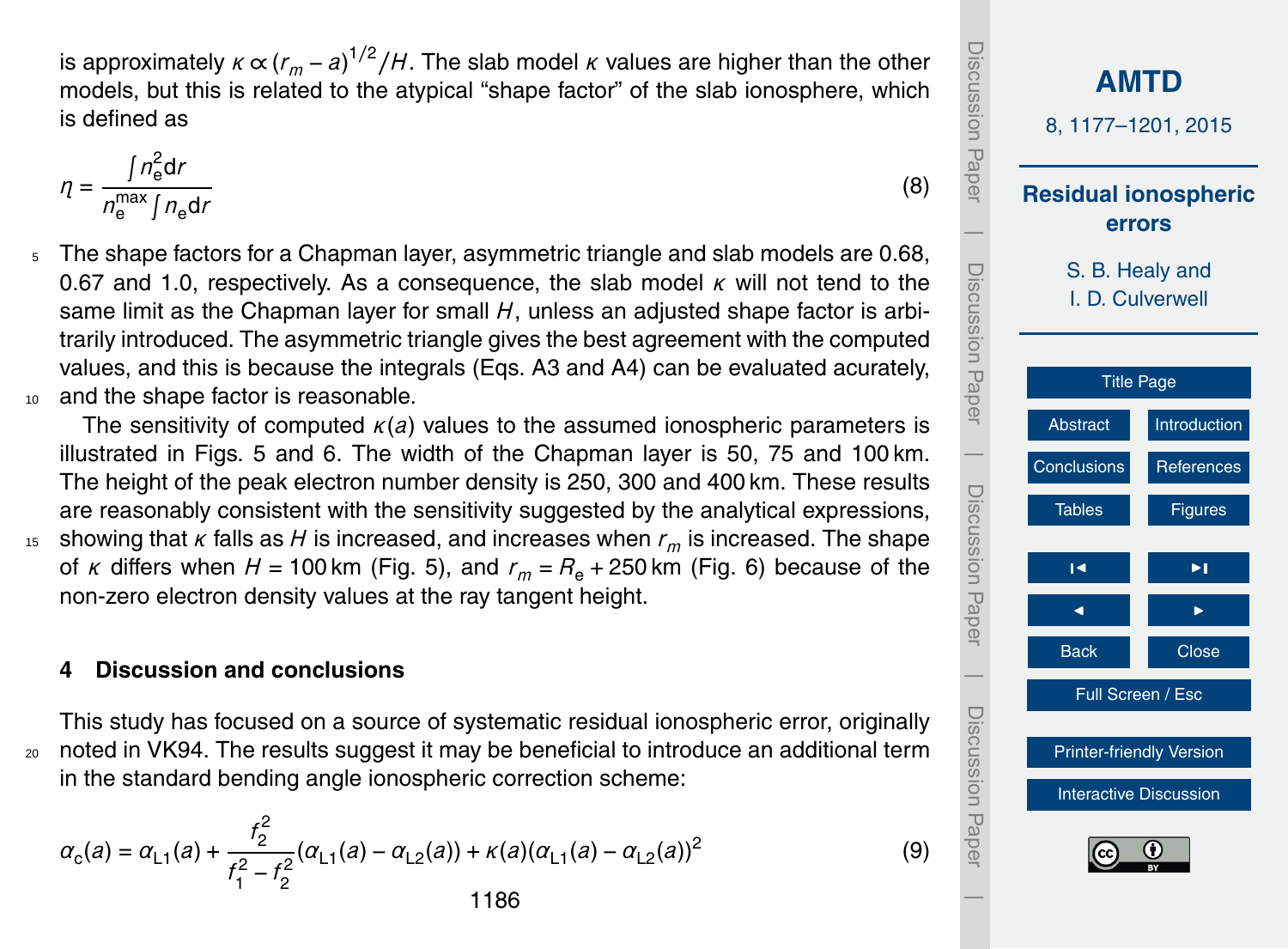The variable *κ* is a weak function of impact parameter, *a*, but it does depend on an ionospheric state model through an assumed width parameter, *H*, and the height of the peak electron density, *rm*. We have used both simulations and analytical approximations to explore the sensitivity of  $\kappa(a)$  to these parameters, and the range of these <sup>5</sup> results suggests *κ* ≃ 10–20 rad<sup>-1</sup> is a reasonable approximation.

We note that the modified ionospheric correction scheme will be important in the generation of GPS-RO geophysical climatologies if the temporal variability of *κ*(*a*) within the 11 year solar cycle is small compared to the variability of the  $\left( \alpha_{\mathsf{L}1}(a)-\alpha_{\mathsf{L}2}(a)\right)^2$  term. This hypothesis has been investigated recently by Danzer et al. (2015). They have per-

<sup>10</sup> formed simulations with a three dimensional ionospheric model, for a period spanning an 11 year solar cycle. They have found reasonable agreement between the theoretical *κ* values and those derived from the simulations, and that the use of suitably chosen values of *κ* can significantly reduce errors in upper-stratospheric climatological temperatures derived from GPS-RO data. Nevertheless, further testing with other three <sup>15</sup> dimensional ionospheric models should be undertaken.

It must be accepted that *κ*(*a*) still depends on an underlying ionospheric model, and that it may be difficult to validate the new correction scheme directly against independent observations. However, we have replaced the sensitivity of the residual error with respect to the peak electron density with a sensitivity with respect to the measured L1

- $20$  and L2 bending angle values. Nevertheless, there will still be some uncertainty in  $K$ , and this will project into the uncertainty in the geophysical climatologies. We note that the current bending angle ionospheric correction scheme (Eq. [3\)](#page-5-0) implicitly assumes  $K = 0$ . This is probably adequate for NWP applications, but neglecting the second order term in this way will introduce time varying biases in GPS-RO climatogies. A realistic,
- <sup>25</sup> non-zero *κ*(*a*) of the correct order of magnitude should reduce these biases, even if it does not remove them completely. Furthermore, it may be possible to obtained more accurate *κ*(*a*) values from ionospheric climatology models, or reanalyses based on ionospheric data assimilation systems. This should be investigated in future work. In any case, the sensitivity of the GPS-RO geophysical climatologies to the assumed *κ*(*a*)

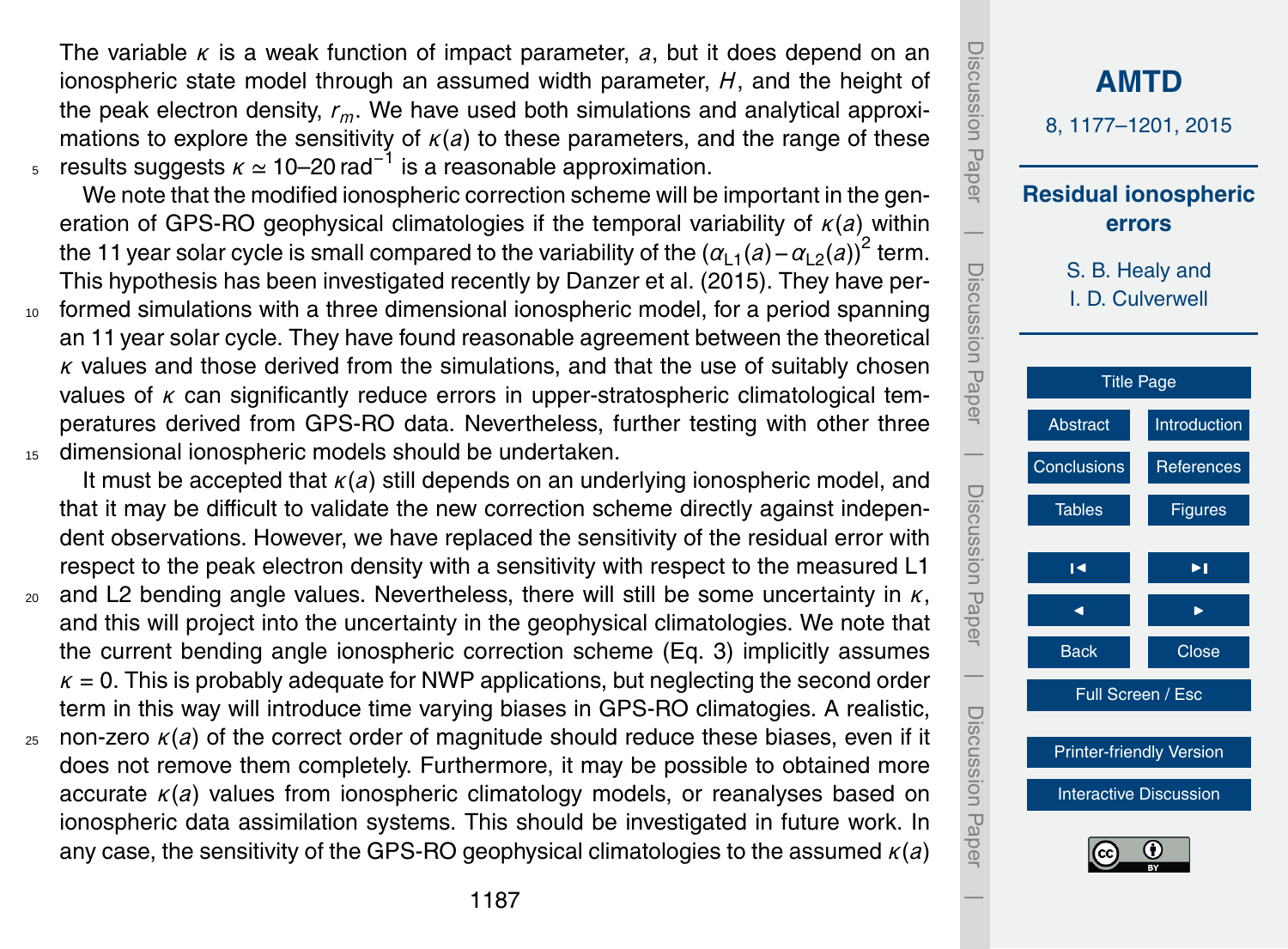<span id="page-11-0"></span>will be of interest to users, and it should be a component of the climatology uncertainty estimation. This uncertainty is not currently captured in the RoTrends project (Steiner et al., 2013) because all the processing centres currently assume  $\kappa = 0$ .

One limitation of the new ionospheric correction approach that should be highlighted <sup>5</sup> is regarding the application to CHAMP data. The bending angles we receive are not direct measurements, but are derived from a Doppler shift value assuming the refractive index at the LEO satellite is unity, meaning the electron density at the LEO is assumed to be zero. This assumption introduces systematic errors in both the L1 and L2 bending angle values which scale as  $n_e(r_{\rm leo})/f_i^2$  [\(Hajj and Romans,](#page-17-0) [1998\)](#page-17-0), where  $r_{\rm leo}$  is <sup>10</sup> the position of the LEO satellite. These errors are large for CHAMP measurements because the altitude is ∼ 420 km, but they do not affect the corrected bending angles because they cancel out in the standard linear ionospheric correction scheme (Eq. [3\)](#page-5-0). Unfortunately, these errors do not cancel when computing  $(\alpha_{L1} - \alpha_{L2})^2$ , and they can introduce an error of ∼ 60% in this term for CHAMP measurements at solar maximum

<sup>15</sup> conditions. The error is about an order of magnitude smaller for COSMIC and GRAS measurements (∼ 5%) because the altitude is ∼ 800 km. However, clearly this limitation should be considered when combining CHAMP with other measurements into a single time series.

In summary, we have investigated a systematic residual error in the standard GPS-<sub>20</sub> RO ionospheric correction. A modification to the standard ionospheric correction has been suggested which may be particularly important when generating geophysical climatologies from GPS-RO measurements. The initial results are promising, and they suggest the modified approach should be considered at the GPS-RO processing centres.

# <sup>25</sup> **Appendix A: Analytical approximations for** *κ***(***a***)**

Simple 1-D ionosphere models are useful for understanding the magnitude of *κ*(*a*), and the sensitivity to the assumed ionospheric parameters, *H* and *rm*. The approach is to

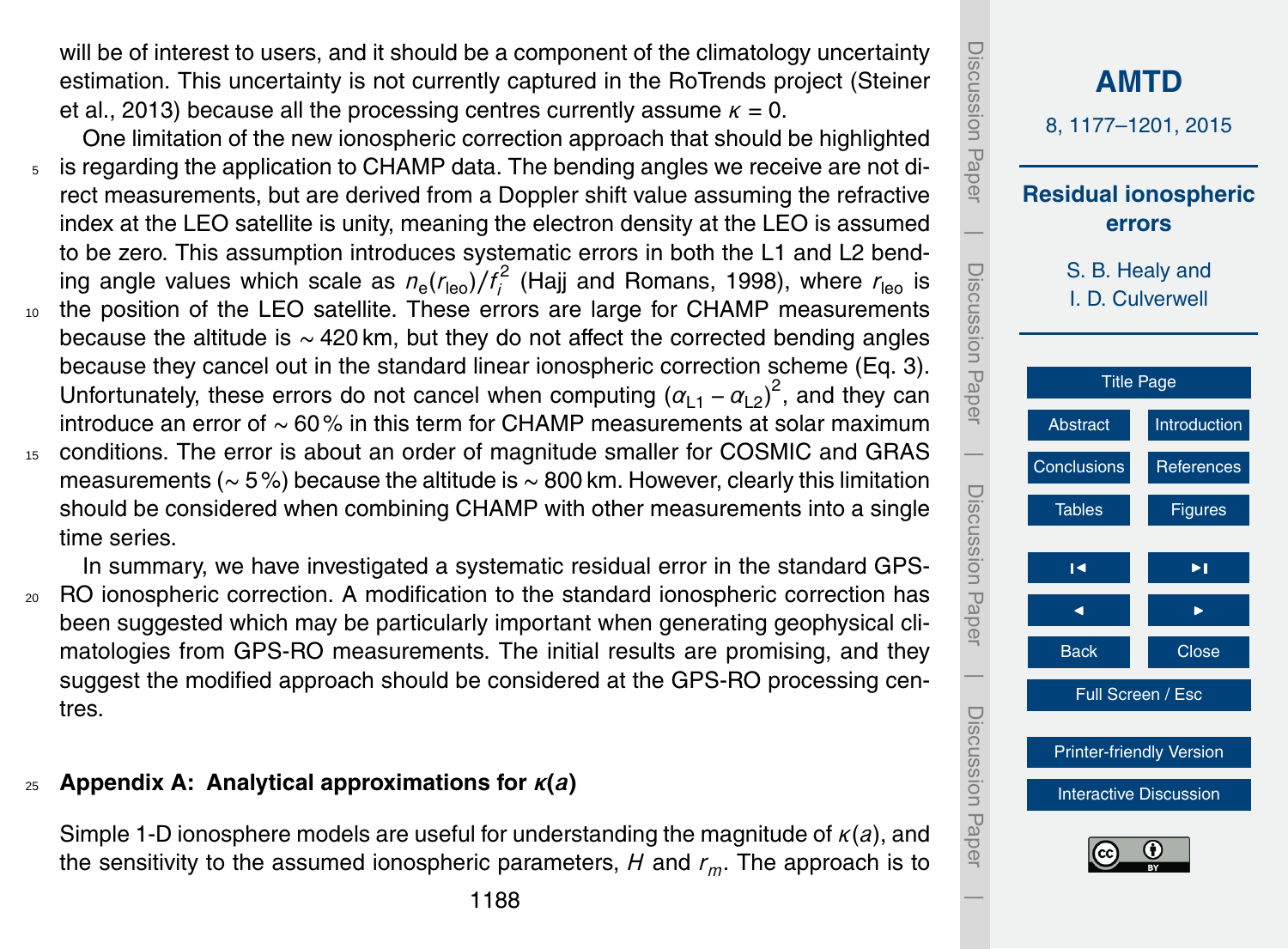<span id="page-12-0"></span>approximate the linearised ionospheric contribution to the bending integral with,

$$
\alpha_i(a) \simeq 2a 10^{-6} \frac{k_4}{f_i^2} \int\limits_{a}^{\infty} \frac{\frac{dn_e}{dr}}{(r^2 - a^2)^{1/2}} dr \tag{A1}
$$

 $(i = 1, 2)$  and the systematic residual error term,

$$
\Delta \alpha \simeq -a \ 10^{-12} \frac{k_4^2}{(f_1 f_2)^2} \int_{r_1}^{\infty} \frac{(2r^2 - a^2) \frac{d(n_e^2)}{dr}}{(r^2 - a^2)^{3/2}} dr \tag{A2}
$$

<sup>5</sup> analytically. We then substitute the ionospheric bending angle solution into the error equation, and then rearrange to find an equation of the form  $-\kappa(a) \times (\alpha_{L1} - \alpha_{L2})^2$ .

If the electron density is zero at the tangent height,  $n_e(a) = 0$ , Eqs. (A1) and (A2) can be integrated by parts to remove the electron density gradient terms, giving,

$$
\alpha_i(a) \simeq 2a 10^{-6} \frac{k_4}{f_i^2} \int_{a}^{\infty} \frac{rn_e}{(r^2 - a^2)^{3/2}} dr \tag{A3}
$$

<sup>10</sup> and

#### $\Delta \alpha \simeq -a \; 10^{-12} \frac{k_4^2}{\sqrt{6}}$ 4  $(f_1 f_2)^2$ ∞<br>∫ *a*  $(2r^2 + a^2)rn_e^2$ (*r* <sup>2</sup> − *a* 2) 5*/*2 d*r*. (A4)

### **A1 Idealised Chapman layer**

Equations (A3) and (A4) cannot be integrated analytically for a Chapman layer. Hence, the ionospheric bending angle and residual error integrals are approximated with,

$$
a_{i}(a) \simeq 2a10^{-6} \frac{k_4}{f_i^2} \frac{r_m}{\left(r_m^2 - a^2\right)^{3/2}} \int_{a}^{\infty} n_{e} dr
$$
 (A5)

**[AMTD](http://www.atmos-meas-tech-discuss.net)** 8, 1177–1201, 2015 **Residual ionospheric errors** S. B. Healy and I. D. Culverwell [Title Page](#page-0-0) [Abstract](#page-1-0) [Introduction](#page-1-0) [Conclusions](#page-9-0) [References](#page-16-0) Tables [Figures](#page-19-0) J I J I Back Close Full Screen / Esc [Printer-friendly Version](http://www.atmos-meas-tech-discuss.net/8/1177/2015/amtd-8-1177-2015-print.pdf) [Interactive Discussion](http://www.atmos-meas-tech-discuss.net/8/1177/2015/amtd-8-1177-2015-discussion.html) Discussion Paper | Discussion Paper | Discussion Paper | Discussion Paper|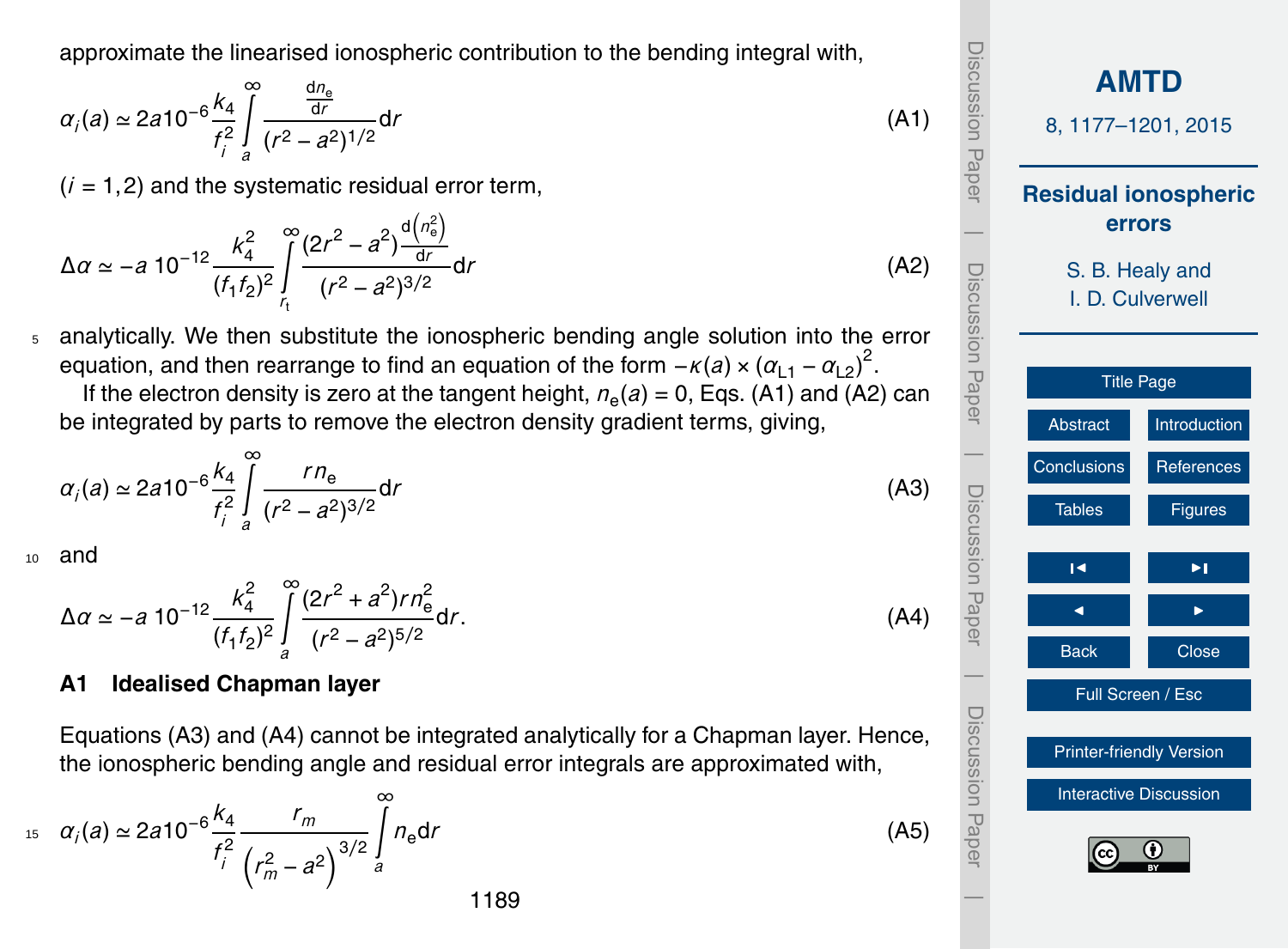<span id="page-13-0"></span>and

$$
\Delta \alpha \simeq -a \; 10^{-12} \frac{k_4^2}{(f_1 f_2)^2} \frac{\left(2r_m^2 + a^2\right) r_m}{\left(r_m^2 - a^2\right)^{5/2}} \int_a^{\infty} n_e^2 \, dr \tag{A6}
$$

assuming that the Chapman layer is sufficiently peaked at *rm*. This assumption appears to be acceptable because it is made when approximating both the bending and error <sup>5</sup> integrals, and the final result depends on the ratio of these expressions. The solutions are

$$
\alpha_i(a) \approx 2a10^{-6} \frac{k_4}{f_i^2} \frac{r_m \text{TEC}}{\left(r_m^2 - a^2\right)^{3/2}}
$$

and

$$
\Delta \alpha \simeq -a \ 10^{-12} \frac{k_4^2}{(f_1 f_2)^2} \left(\frac{1}{2\pi H}\right) \frac{\left(2r_m^2 + a^2\right) r_m \text{TEC}^2}{\left(r_m^2 - a^2\right)^{5/2}}
$$
\n(A8)

where  $H$  is the Chapman layer width (Eq. [6\)](#page-7-0) and TEC =  $n_{\rm e}^{\rm max}H$ √  $10$  where H is the Chapman layer width (Eq. 6) and TEC =  $n_{\rm e}^{\rm max}$ H $\sqrt{2\pi e}$  is the vertical total electron content. We can substitute Eq. (A7) into Eq. (A8)

$$
\Delta \alpha \simeq -\alpha_1(a)\alpha_2(a)\left(\frac{1}{2\pi H}\right)\left(\frac{\sqrt{r_m^2 - a^2}\left(2r_m^2 + a^2\right)}{4ar_m}\right) \tag{A9}
$$

We then assume the ionospheric bending,  $\alpha_i$ , can be approximated with the measurements,  $(a_{11}, a_{12})$ , composed of both ionospheric and neutral bending, and the iono-1190

Discussion Paper Discussion Paper**[AMTD](http://www.atmos-meas-tech-discuss.net)** 8, 1177–1201, 2015 **Residual ionospheric errors**  $\overline{\phantom{a}}$  Discussion PaperDiscussion Paper S. B. Healy and I. D. Culverwell [Title Page](#page-0-0) [Abstract](#page-1-0) [Introduction](#page-1-0)  $\overline{\phantom{a}}$ [Conclusions](#page-9-0) [References](#page-16-0) Discussion PaperDiscussion Paper Tables **[Figures](#page-19-0)**  $\blacksquare$ J I Back **I** Close  $\overline{\phantom{a}}$ Full Screen / Esc Discussion PaperDiscussion Paper [Printer-friendly Version](http://www.atmos-meas-tech-discuss.net/8/1177/2015/amtd-8-1177-2015-print.pdf) [Interactive Discussion](http://www.atmos-meas-tech-discuss.net/8/1177/2015/amtd-8-1177-2015-discussion.html)  $\overline{\phantom{a}}$ 

(A7)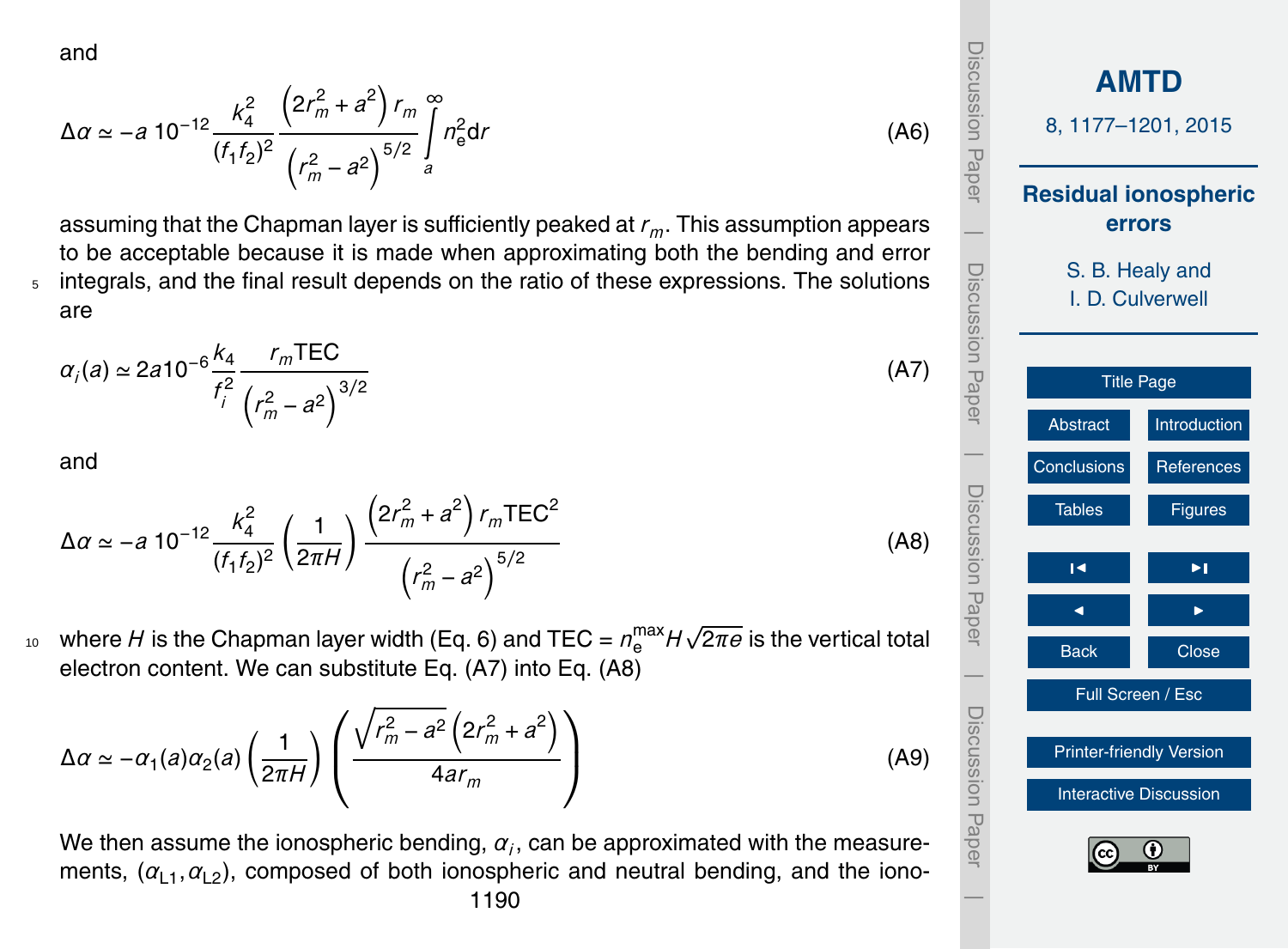$$
\alpha_1 \simeq \alpha_{L1} - \alpha_c = \frac{2}{f_1^2 - f_2^2} (\alpha_{L2} - \alpha_{L1})
$$
\n(A10)

and

$$
\alpha_2 \simeq \alpha_{L2} - \alpha_c = \frac{f_1^2}{f_1^2 - f_2^2} (\alpha_{L2} - \alpha_{L1})
$$
\n(A11)

<span id="page-14-0"></span>spheric corrected value,  $\alpha_{\rm c} (a)$ , giving

<sup>5</sup> The residual error is then

$$
\Delta \alpha(a) \simeq -\left(\frac{f_1 f_2}{f_1^2 - f_2^2}\right)^2 \left(\frac{1}{2\pi H}\right) \left(\frac{\sqrt{r_m^2 - a^2} \left(2r_m^2 + a^2\right)}{4ar_m}\right) \times \left(\alpha_{L2} - \alpha_{L1}\right)^2 \tag{A12}
$$

Finally using Eq. [\(7\)](#page-8-0),

$$
\kappa(a) \simeq \left(\frac{f_1 f_2}{f_1^2 - f_2^2}\right)^2 \left(\frac{1}{2\pi H}\right) \left(\frac{\sqrt{r_m^2 - a^2} \left(2r_m^2 + a^2\right)}{4ar_m}\right)
$$
(A13)

Note the scaling with 1*/H* and *rm*, which define the assumed ionospheric model.

#### <sup>10</sup> **A2 Slab ionosphere**

A similar procedure can be followed for a slab ionosphere, where the electron density is constant value over a vertical interval of total width 2*H*, centred on *rm*, and is zero elsewhere. The bending angle and error integrals (Eqs. [A3](#page-12-0) and [A4\)](#page-12-0) can be solved more

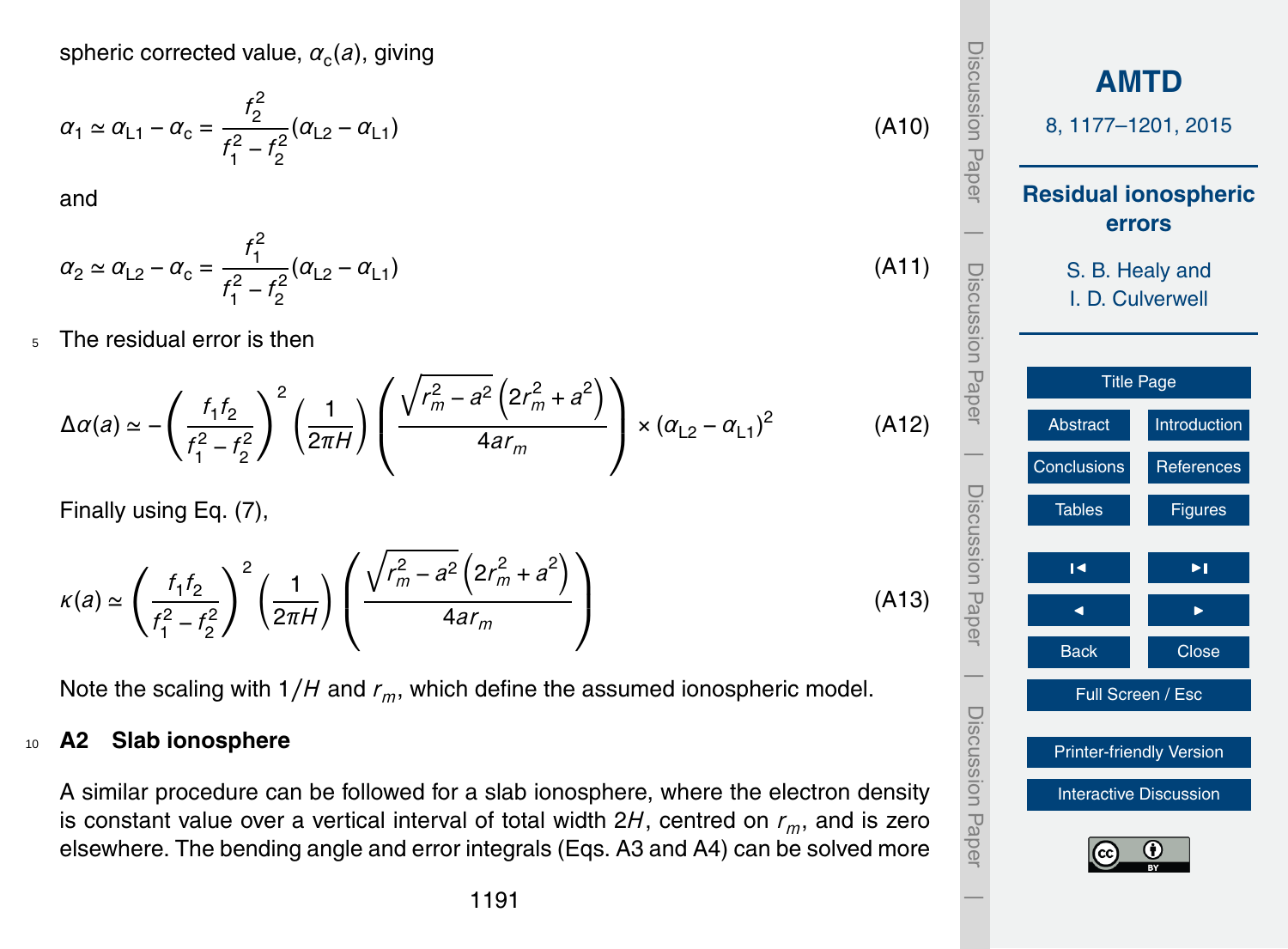<span id="page-15-0"></span>easily in this case. The *κ* value is

$$
\kappa(a)=\left(\frac{f_1f_2}{f_1^2-f_2^2}\right)^2\left(\frac{1}{2H}\right)\left(\frac{\sqrt{r_m^2-a^2}\left(2r_m^2+a^2\right)}{4ar_m}\right)\times\frac{\mathcal{B}(I)}{\mathcal{A}^2(I)}
$$

where  $l = (r_m - a)/H$ , and,

$$
A(l) = l^{3/2}((l-1)^{-1/2} - (l+1)^{-1/2}).
$$
\n(A15)

$$
5 \quad \mathcal{B}(l) = l^{5/2}((l-1)^{-3/2} - (l+1)^{-3/2})/3 \tag{A16}
$$

provided we approximate  $r^2 - a^2$  by  $(r_m + a)(r - a)$  in Eqs. [\(A3\)](#page-12-0) and [\(A4\)](#page-12-0).

#### **A3 Asymmetric triangle**

The asymmetric triangle ionosphere has a peak electron density at *rm*. The electron density falls with height above and below the peak value, and is zero at ( $r_m$ −H<sub>1</sub>)  $_{{\scriptscriptstyle 10}}$  and ( $r_{m}$  +  $H_{2}$ ), and is zero elsewhere. The ratio ( $H_{2}/H_{1}$ )  $\simeq$  2.152 is chosen so that the fraction of the TEC above  $r_m$  is the same as with the Chapman layer ionosphere. Again Eqs. [\(A3\)](#page-12-0) and [\(A4\)](#page-12-0) can be evaluated relatively easily. Approximating  $r^2 - a^2$  by (*r<sup>m</sup>* + *a*)(*r* − *a*) in Eqs. [\(A3\)](#page-12-0) and [\(A4\)](#page-12-0), we find,

$$
\kappa(a) = \left(\frac{f_1 f_2}{f_1^2 - f_2^2}\right)^2 \left(\frac{4}{3(H_1 + H_2)}\right) \times \left(\frac{\sqrt{r_m^2 - a^2} \left(2r_m^2 + a^2\right)}{4ar_m}\right) \frac{B(l_1, l_2)}{A^2(l_1, l_2)}.
$$
 (A17)

<sup>15</sup> where  $l_i = (r_m − a) / H_i$ . The functions are,

$$
\mathcal{A}(l_1, l_2) = 8 \frac{l_1 l_2}{l_1 + l_2} \times \left[ (l_1 + l_2) - (l_1 (l_1 - 1))^{1/2} - (l_2 (l_2 + 1))^{1/2} \right]
$$
  
1192

**[AMTD](http://www.atmos-meas-tech-discuss.net)** 8, 1177–1201, 2015 **Residual ionospheric errors** S. B. Healy and I. D. Culverwell [Title Page](#page-0-0) [Abstract](#page-1-0) [Introduction](#page-1-0) [Conclusions](#page-9-0) [References](#page-16-0) Tables [Figures](#page-19-0) J I J I Back Close Full Screen / Esc [Printer-friendly Version](http://www.atmos-meas-tech-discuss.net/8/1177/2015/amtd-8-1177-2015-print.pdf) [Interactive Discussion](http://www.atmos-meas-tech-discuss.net/8/1177/2015/amtd-8-1177-2015-discussion.html) Discussion Paper | Discussion Paper | Discussion Paper | Discussion Paper|

(A14)

(A18)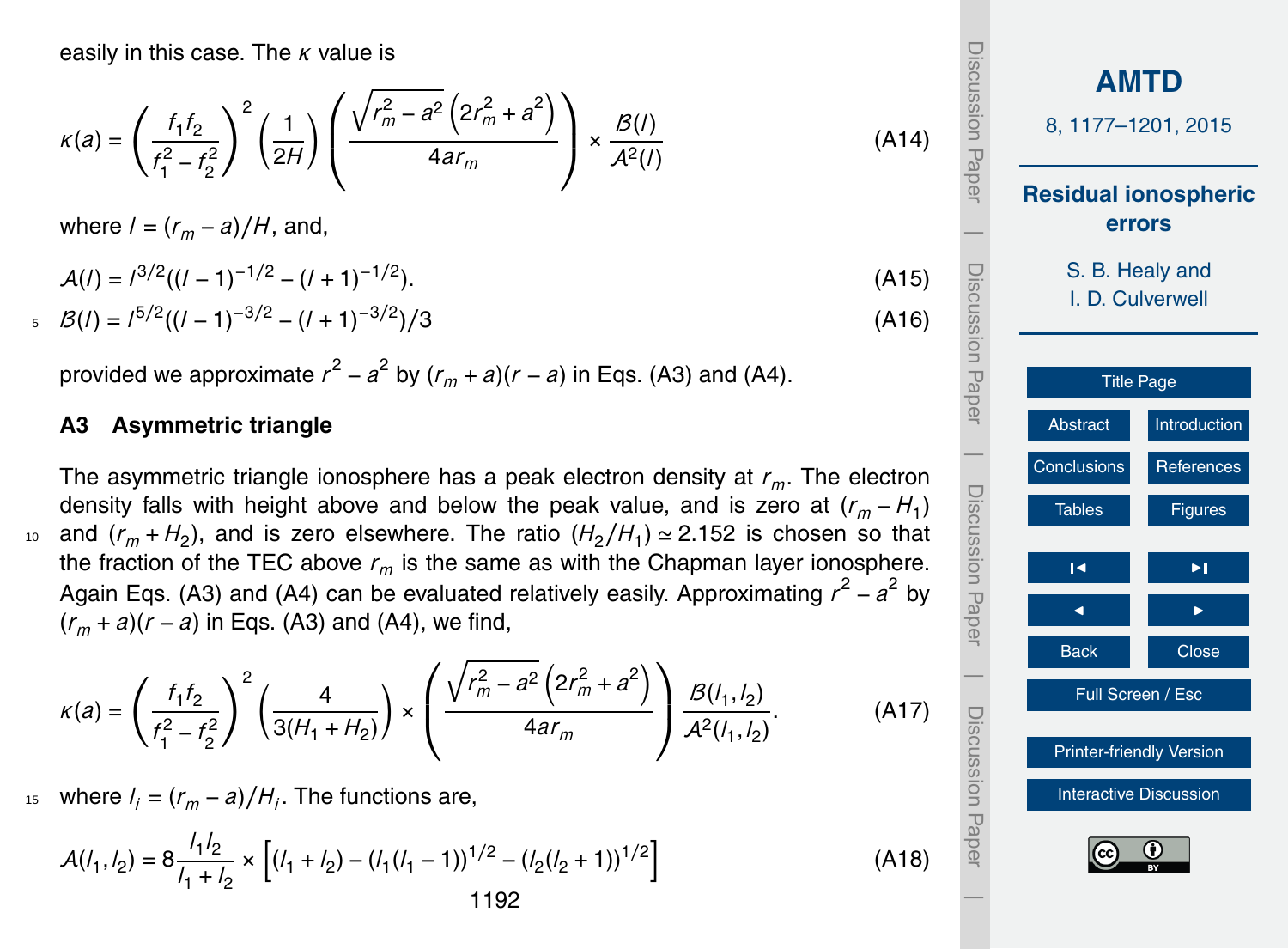<span id="page-16-0"></span>and

$$
\mathcal{B}(l_1, l_2) = 8 \frac{l_1 l_2}{l_1 + l_2} \times \left[ (l_1 + l_2)(2(l_1 - l_2) - 1) + 2l_2^{3/2}(l_2 + 1)^{1/2} - 2l_1^{3/2}(l_1 - 1)^{1/2} \right].
$$
 (A19)

*Acknowledgements.* This work was conducted as part of the Radio Occultation Meteorology Satellite Applications Facility (ROM SAF), which is a decentralised operational Radio Occulta-<sup>5</sup> tion processing centre under EUMETSAT. The authors thank Julia Danzer, Stig Syndergaard and Sergey Solokovskiy for useful conversations and suggestions during the course of this study.

#### **References**

- Ao, C. O., Mannucci, A. J., and Kursinski, E. R.: Improving GPS radio occultation strato-<sup>10</sup> spheric refractivity retrievals for climate benchmarking, Geophys. Res. Lett., 39, L12701, doi[:10.1029/2012GL051720,](http://dx.doi.org/10.1029/2012GL051720) 2012. [1180](#page-3-0)
	- Aparicio, J. M. and Deblonde, G.: Imapct of the assimilation of CHAMP refractivity profiles in environment Canada global forecasts, Mon. Weather Rev., 136, 257–275, 2008. [1178](#page-1-0)
- Cucurull, L., Derber, J. C., Treadon, R., and Purser, R. J.: Assimilation of Global Positioning <sup>15</sup> System radio occultation observations into NCEP's global data assimilation system, Mon. Weather Rev., 135, 3174–3193, 2007. [1178](#page-1-0)
	- Danzer, J., Scherllin-Pirscher, B., and Foelsche, U.: Systematic residual ionospheric errors in radio occultation data and a potential way to minimize them, Atmos. Meas. Tech., 6, 2169– 2179, doi[:10.5194/amt-6-2169-2013,](http://dx.doi.org/10.5194/amt-6-2169-2013) 2013. [1179,](#page-2-0) [1180](#page-3-0)
- <sup>20</sup> Danzer, J., Gleisner, H., and Healy, S. B.: CHAMP climate data based on the inversion of monthly average bending angles, Atmos. Meas. Tech., 7, 4071–4079, doi[:10.5194/amt-7-](http://dx.doi.org/10.5194/amt-7-4071-2014) [4071-2014,](http://dx.doi.org/10.5194/amt-7-4071-2014) 2014. [1180](#page-3-0)
	- Danzer, J., Healy, S. B., and Culverwell, I. D.: A simulation study with a new residual ionospheric error model for GPS radio occultation climatologies, Atmos. Meas. Tech. Discuss., 8, 1151–
- <sup>25</sup> 1176, doi[:10.5194/amtd-8-1151-2015,](http://dx.doi.org/10.5194/amtd-8-1151-2015) 2015. [1180](#page-3-0)
	- Gleisner, H. and Healy, S. B.: A simplified approach for generating GNSS radio occultation refractivity climatologies, Atmos. Meas. Tech., 6, 121–129, doi[:10.5194/amt-6-121-2013,](http://dx.doi.org/10.5194/amt-6-121-2013) 2013. [1180](#page-3-0)

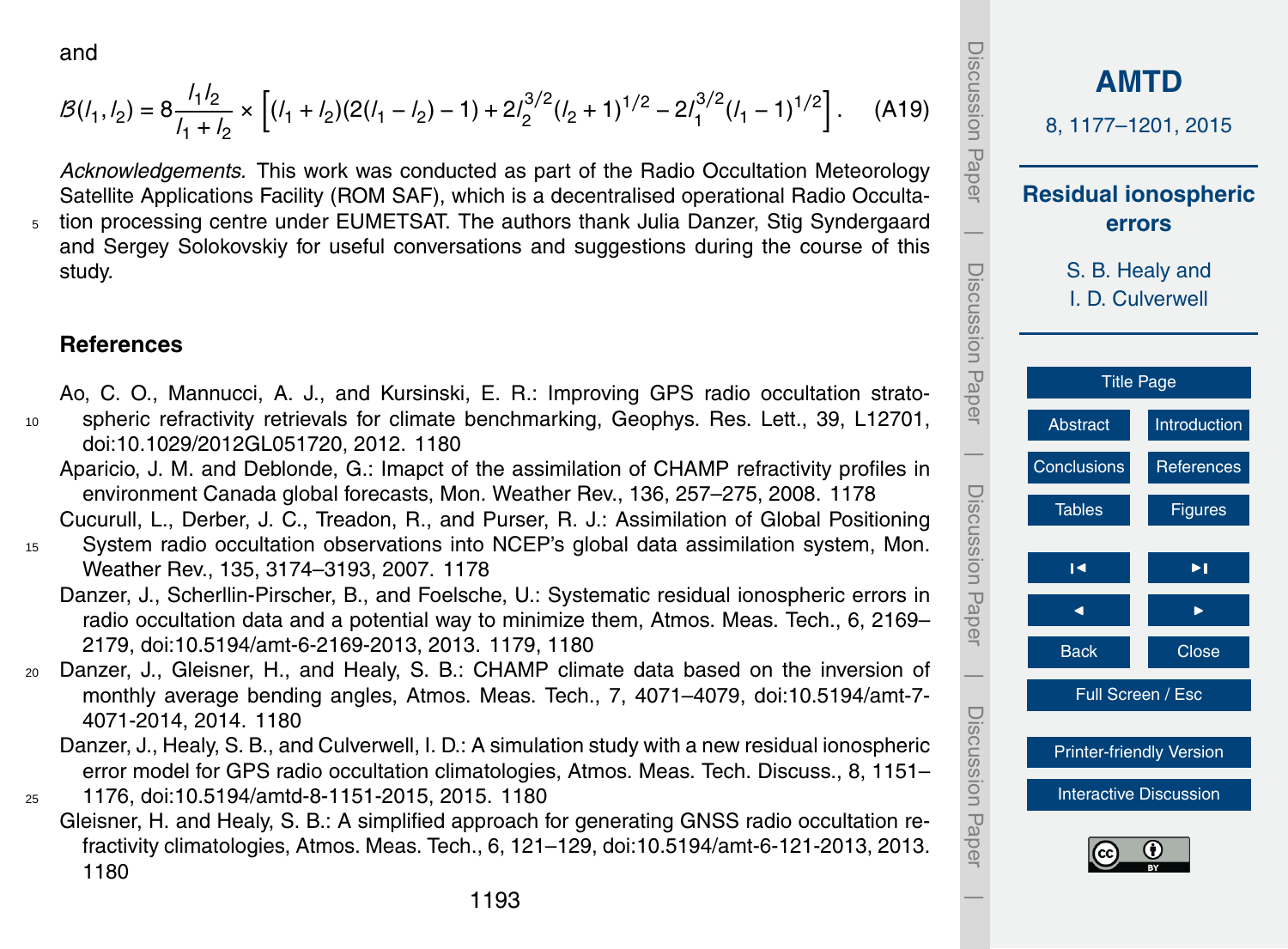- <span id="page-17-0"></span>Hajj, G. A. and Romans, L. J.: Ionospheric electron density profiles obtained with the Global Positioning System: results from the GPS/MET experiment, Radio Sci., 33, 175–190, 1998. [1188](#page-11-0)
- Hajj, G. A., Kursinski, E. R., Romans, L. J., Bertiger, W. I., and Leroy, S. S.: A technical descrip-
- <sup>5</sup> tion of atmospheric sounding by GPS occultation, J. Atmos. Sol.-Terr. Phy., 64, 451–469, 2002. [1181](#page-4-0)
	- Healy, S. B. and Thépaut, J.-N.: Assimilation experiments with CHAMP GPS radio occultation measurements, Q. J. Roy. Meteor. Soc., 132, 605–623, 2006. [1178](#page-1-0)
	- Kursinski, E. R., Hajj, G. A., Schofield, J. T., Linfield, R. P., and Hardy, K. R.: Observing earth's
- <sup>10</sup> atmosphere with radio occultation measurements using the Global Positioning System, J. Geophys. Res., 102, 23429–23465, 1997.
	- Leroy, S. S., Anderson, J. G., and Dykema, J. A.: Testing climate models using GPS radio occultation: a sensitivity analysis, J. Geophys. Res., 111, D17105, doi[:10.1029/2005JD006145,](http://dx.doi.org/10.1029/2005JD006145) 2006. [1179](#page-2-0)
- <sup>15</sup> Mannucci, A. J., Ao, C. O., Pi, X., and Iijima, B. A.: The impact of large scale ionospheric structure on radio occultation retrievals, Atmos. Meas. Tech., 4, 2837–2850, doi[:10.5194/amt-4-](http://dx.doi.org/10.5194/amt-4-2837-2011) [2837-2011,](http://dx.doi.org/10.5194/amt-4-2837-2011) 2011. [1180](#page-3-0)
	- Poli, P., Moll, P., Puech, D., Rabier, F., and Healy, S. B.: Quality control, error analysis, and impact assessment of FORMOSAT-3/COSMIC in numerical weather prediction, Terr. Atmos.
- <sup>20</sup> Ocean. Sci., 20, 101–113, 2009. [1178](#page-1-0)
	- Poli, P., Healy, S. B., and Dee, D. P.: Assimilation of Global Positioning System radio occultation data in the ECMWF ERA-Interim reanalysis, Q. J. Roy. Meteor. Soc., 136, 1972–1990, doi[:10.1002/qj.722,](http://dx.doi.org/10.1002/qj.722) 2010. [1179](#page-2-0)
- Rennie, M. P.: The impact of GPS radio occultation assimilation at the Met Office, Q. J. Roy. <sup>25</sup> Meteor. Soc., 136, 116–131.doi[:10.1002/qj.521,](http://dx.doi.org/10.1002/qj.521) 2010. [1178](#page-1-0)
	- Steiner, A. K., Hunt, D., Ho, S.-P., Kirchengast, G., Mannucci, A. J., Scherllin-Pirscher, B., Gleisner, H., von Engeln, A., Schmidt, T., Ao, C., Leroy, S. S., Kursinski, E. R., Foelsche, U., Gorbunov, M., Heise, S., Kuo, Y.-H., Lauritsen, K. B., Marquardt, C., Rocken, C., Schreiner, W., Sokolovskiy, S., Syndergaard, S., and Wickert, J.: Quantification of structural uncertainty
- <sup>30</sup> in climate data records from GPS radio occultation, Atmos. Chem. Phys., 13, 1469–1484, doi[:10.5194/acp-13-1469-2013,](http://dx.doi.org/10.5194/acp-13-1469-2013) 2013. [1179](#page-2-0)
	- Syndergaard, S.: On the ionospheric calibration in GPS radio occultation measurements, Radio Sci., 35, 865–883, 2000. [1179](#page-2-0)

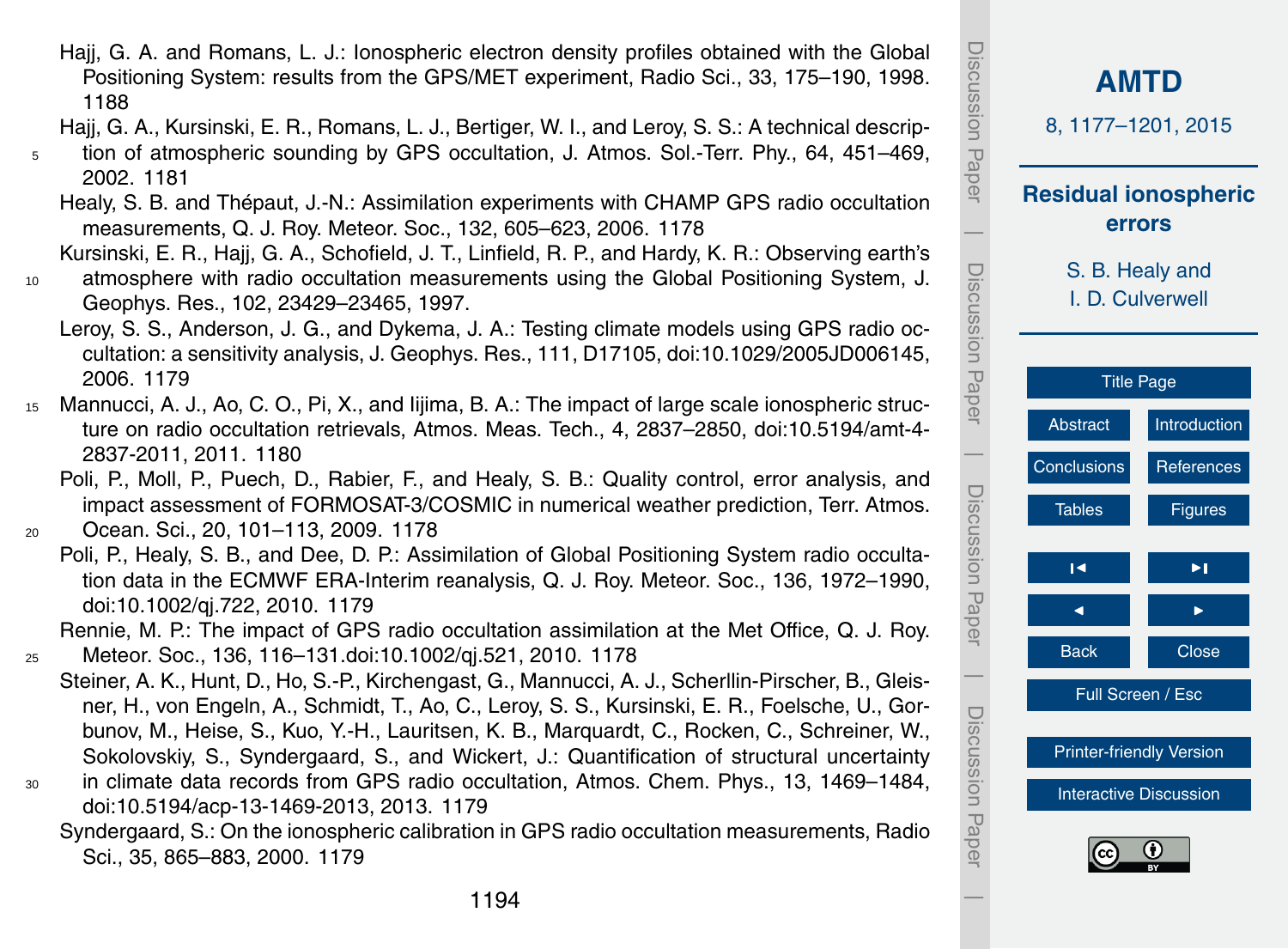<span id="page-18-0"></span>Vorob'ev, V. V. and Krasil'nikova, G. K.: Estimation of the accuracy of the atmospheric refractive index recovery from doppler shift measurements at frequencies used in the NAVSTAR system, USSR Phys. Atmos. Ocean, Engl. Transl., 29, 602–609, 1994. [1179](#page-2-0)

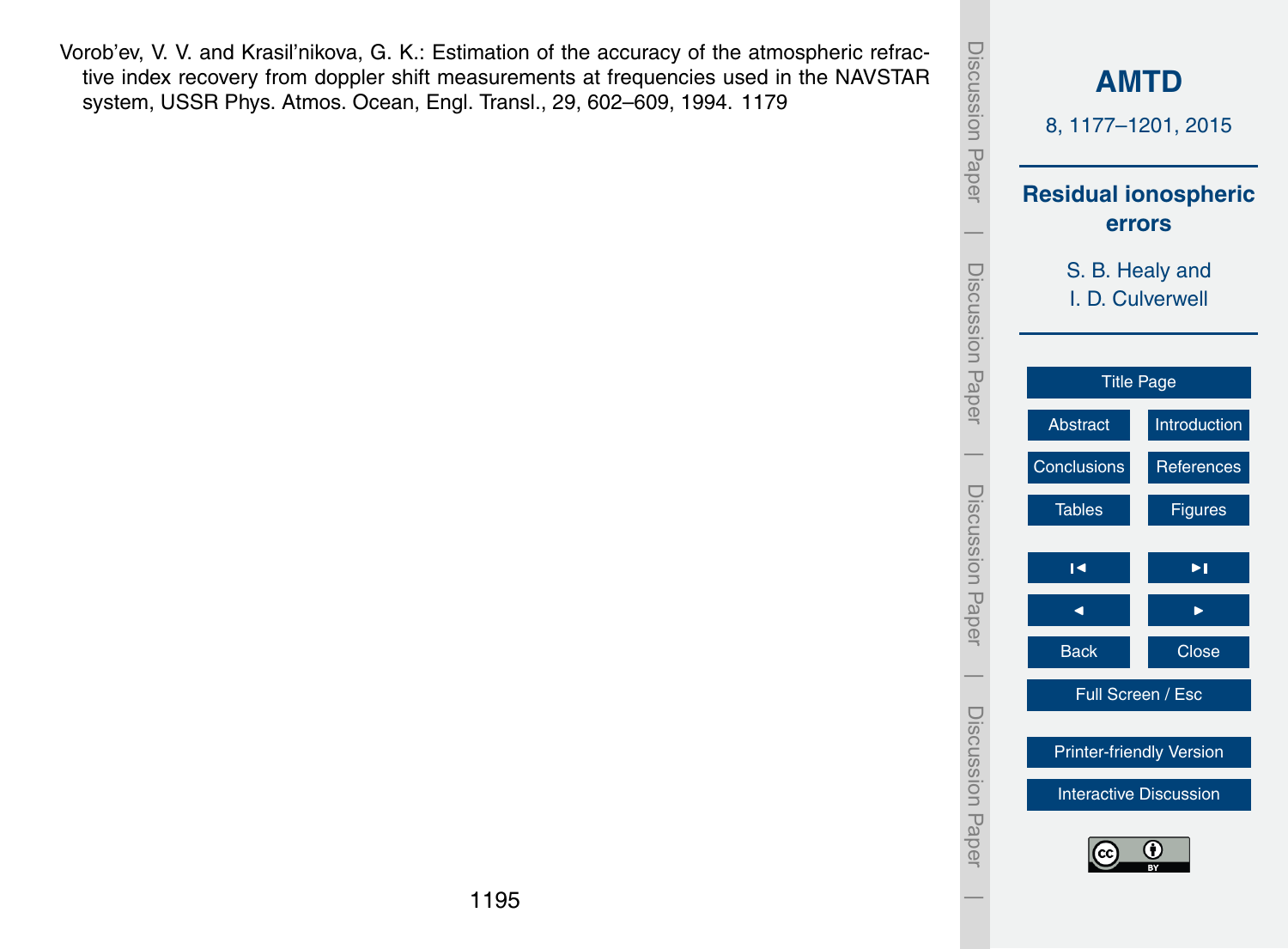<span id="page-19-0"></span>

[Printer-friendly Version](http://www.atmos-meas-tech-discuss.net/8/1177/2015/amtd-8-1177-2015-print.pdf) [Interactive Discussion](http://www.atmos-meas-tech-discuss.net/8/1177/2015/amtd-8-1177-2015-discussion.html)

 $\overline{\phantom{a}}$ 

Discussion Paper

**Figure 1.** Comparing analytically estimated residual ionospheric errors (Eq. [5\)](#page-6-0) and computed values, for a spherically symmetric Chapman layer ionosphere, with no neutral bending. The Chapman layer peaks at 300 km, has a width of *H* = 75 km and a peak electron number density of  $n_{\rm e}^{\rm max}$  = 3 × 10<sup>12</sup>m<sup>-3</sup>. The computed errors are found by integrating Eq. [\(1\)](#page-4-0) for both L1 and L2, and then correcting the L1 and L2 bending angles with Eq. [\(3\)](#page-5-0).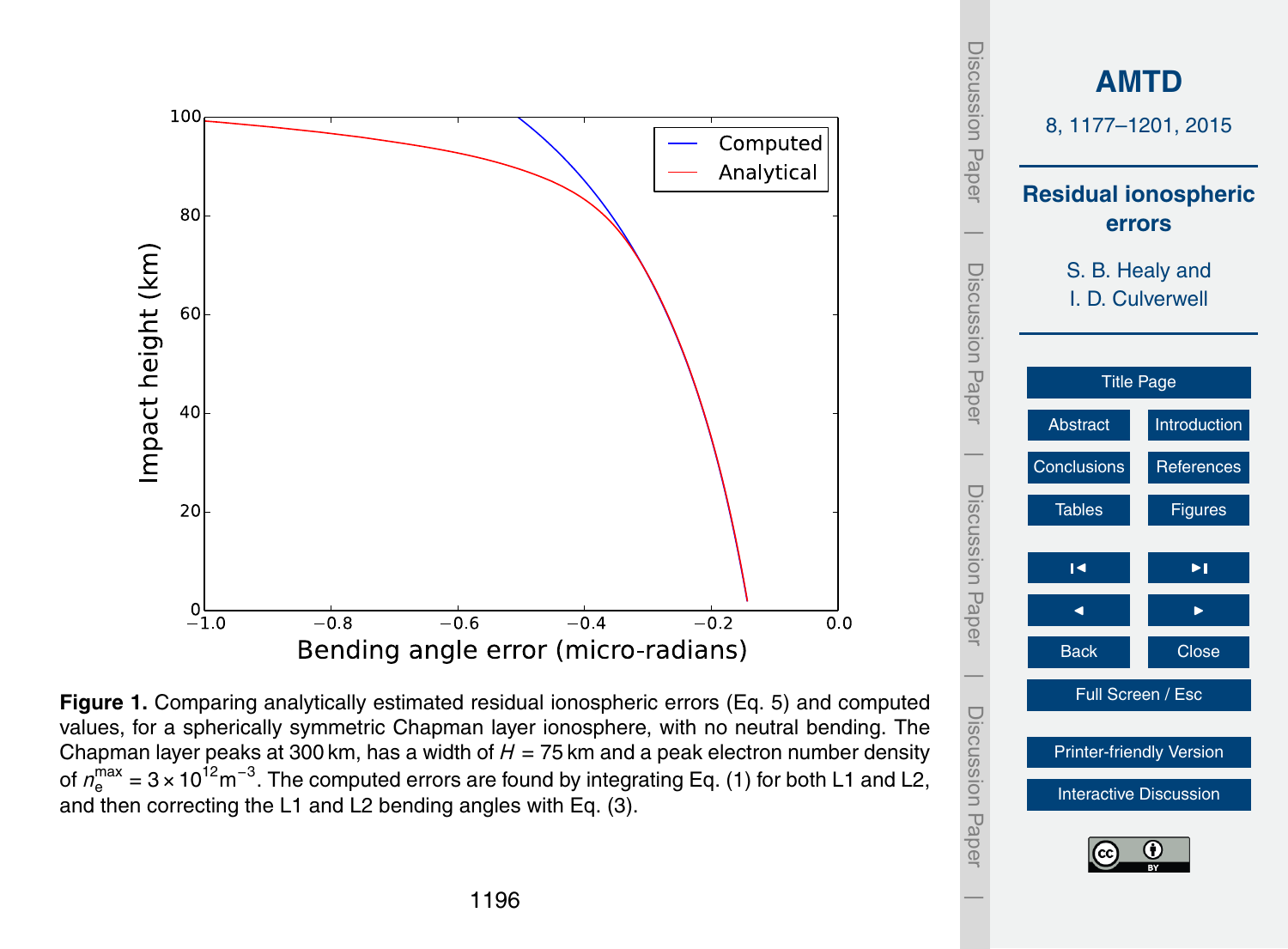<span id="page-20-0"></span>

[Printer-friendly Version](http://www.atmos-meas-tech-discuss.net/8/1177/2015/amtd-8-1177-2015-print.pdf) [Interactive Discussion](http://www.atmos-meas-tech-discuss.net/8/1177/2015/amtd-8-1177-2015-discussion.html)

**Figure 2.** The computed *κ* (Eq. [7\)](#page-8-0) for a Chapman layer which peaks at 300 km, has a width of  $H$  = 75 km and a peak electron number density of  $n_{\rm e}^{\rm max}$  = 3 × 10<sup>12</sup> m<sup>-3</sup>.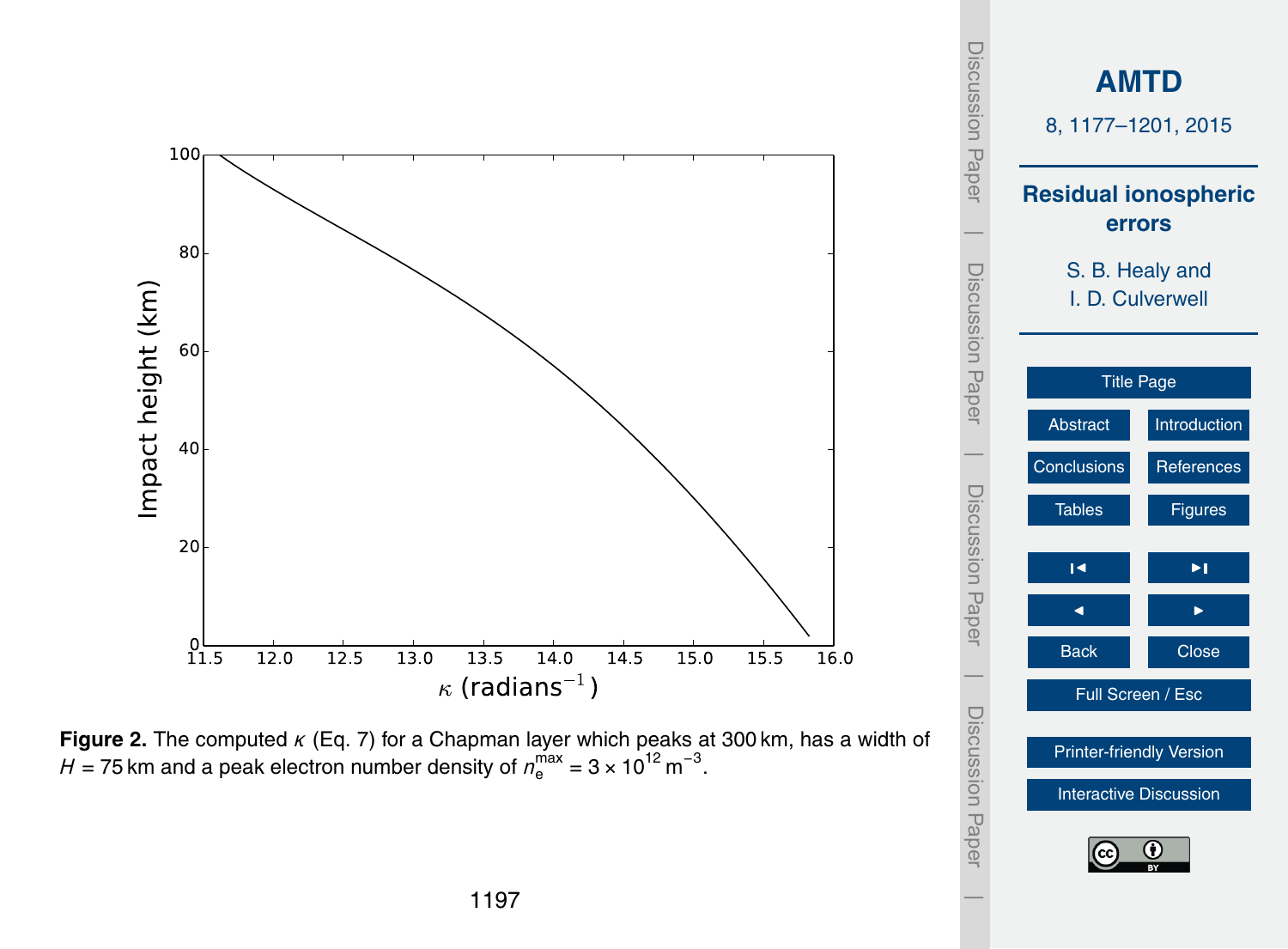<span id="page-21-0"></span>

[Interactive Discussion](http://www.atmos-meas-tech-discuss.net/8/1177/2015/amtd-8-1177-2015-discussion.html)

**Figure 3.** The profiles of the electron number density used to provide analytical estimates of *κ*.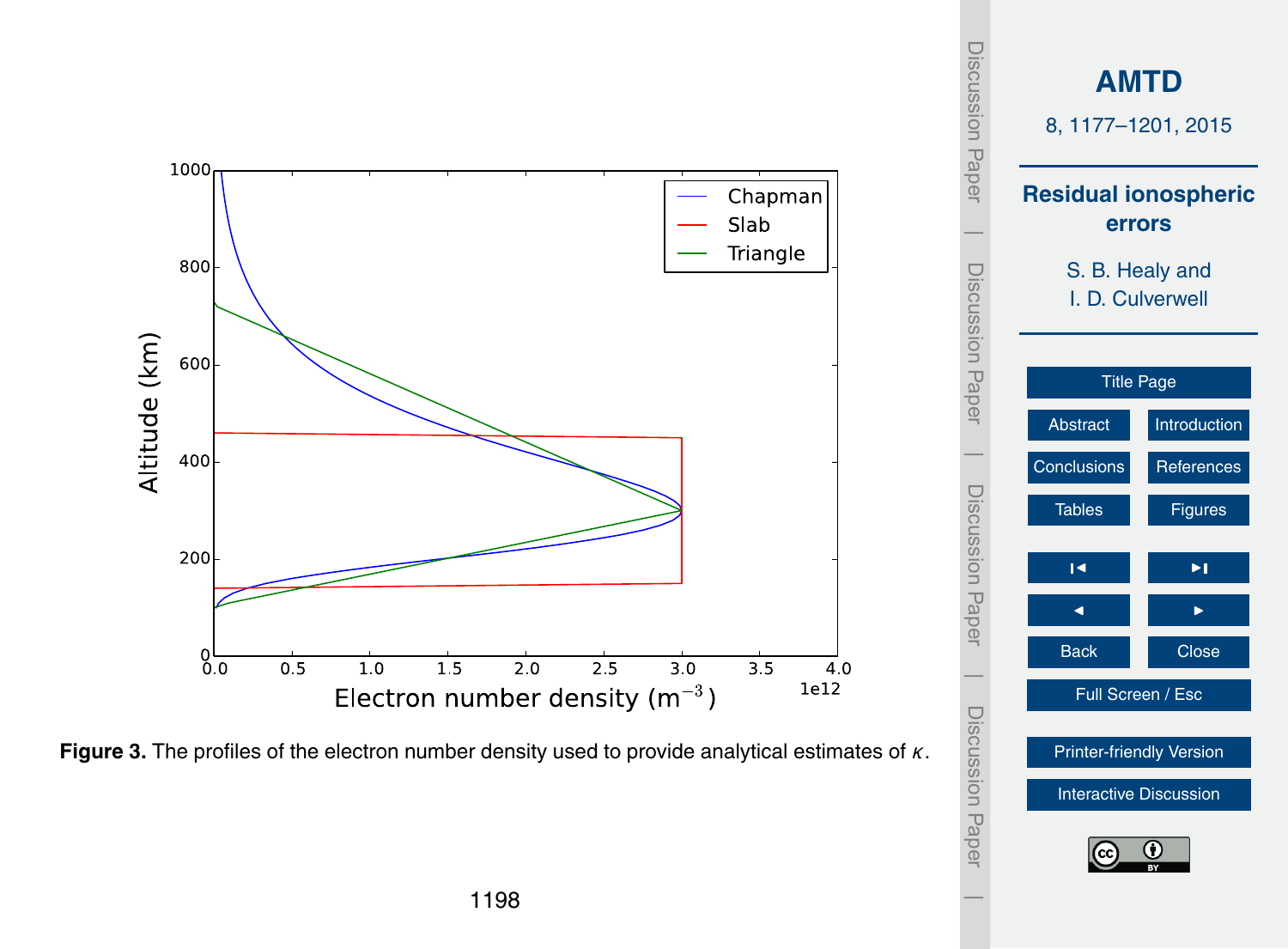<span id="page-22-0"></span>

[Printer-friendly Version](http://www.atmos-meas-tech-discuss.net/8/1177/2015/amtd-8-1177-2015-print.pdf)

[Interactive Discussion](http://www.atmos-meas-tech-discuss.net/8/1177/2015/amtd-8-1177-2015-discussion.html)

**Figure 4.** The computed *κ* given by Eq. [\(7\)](#page-8-0), and the analytical estimates for an idealised Chapman layer (Eq. [A13\)](#page-14-0), a slab ionosphere (Eq. [A14\)](#page-15-0) and an asymmetric triangle (Eq. [A17\)](#page-15-0). The profiles have the same  $n_{\mathrm{e}}^{\mathrm{max}}$  and vertical TEC values.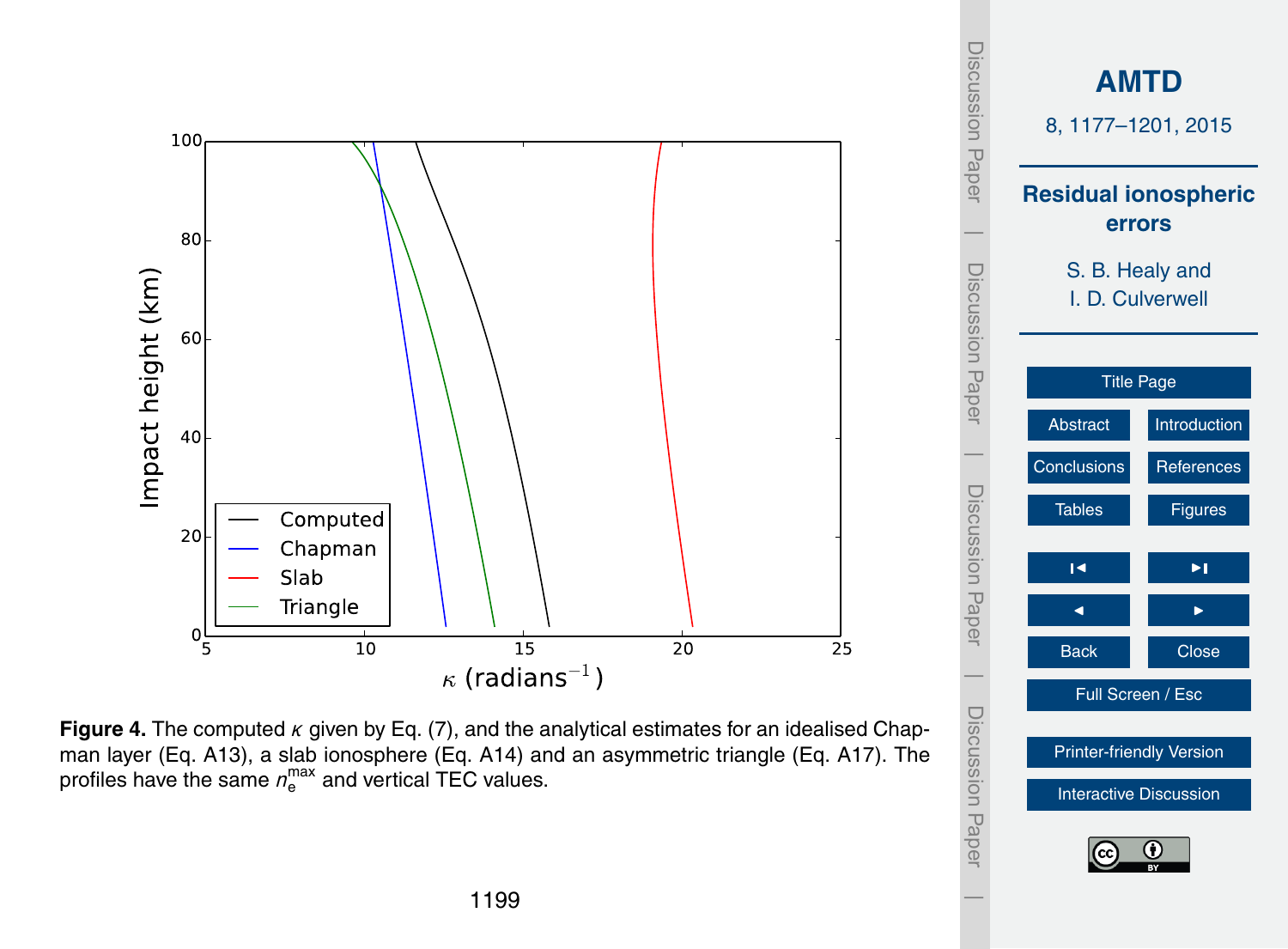<span id="page-23-0"></span>

[Printer-friendly Version](http://www.atmos-meas-tech-discuss.net/8/1177/2015/amtd-8-1177-2015-print.pdf)

[Interactive Discussion](http://www.atmos-meas-tech-discuss.net/8/1177/2015/amtd-8-1177-2015-discussion.html)

**Figure 5.** The impact of the assumed width,  $H = (100, 75, 50)$  km, on the computed  $\kappa$  values for a Chapman layer.